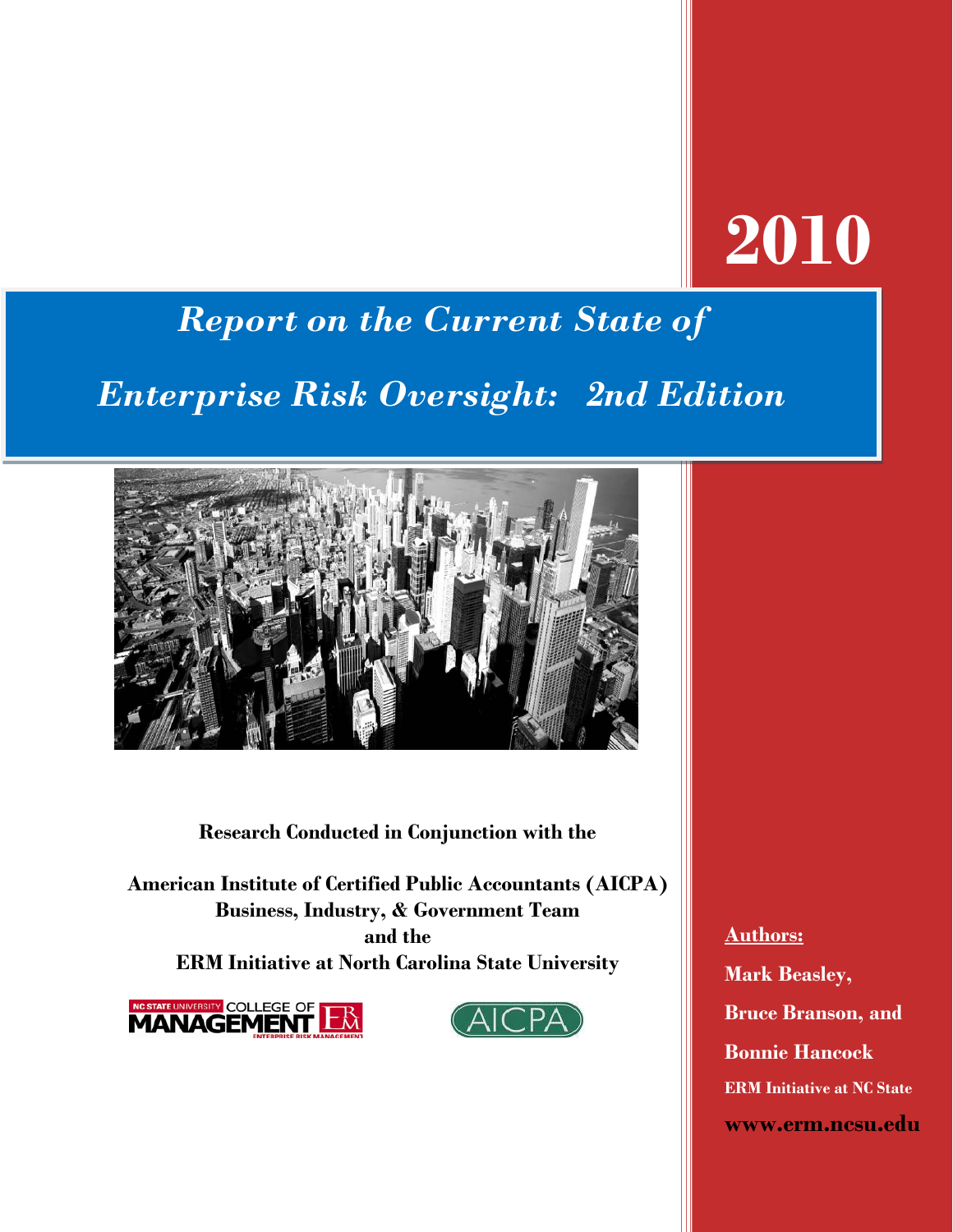# *Report on the Current State of*

*Enterprise Risk Oversight – 2nd Edition*

**Research Conducted in Conjunction with the** 

**American Institute of Certified Public Accountants (AICPA) Business, Industry & Government Team and the** 

**ERM Initiative at North Carolina State University**



Mark S. Beasley Deloitte Professor of Enterprise Risk Management and Director of the ERM Initiative

Bruce C. Branson Associate Director of the ERM Initiative and Professor of Accounting

Bonnie V. Hancock Executive Director of the ERM Initiative and Executive Lecturer

# **www.erm.ncsu.edu**

**February 2010**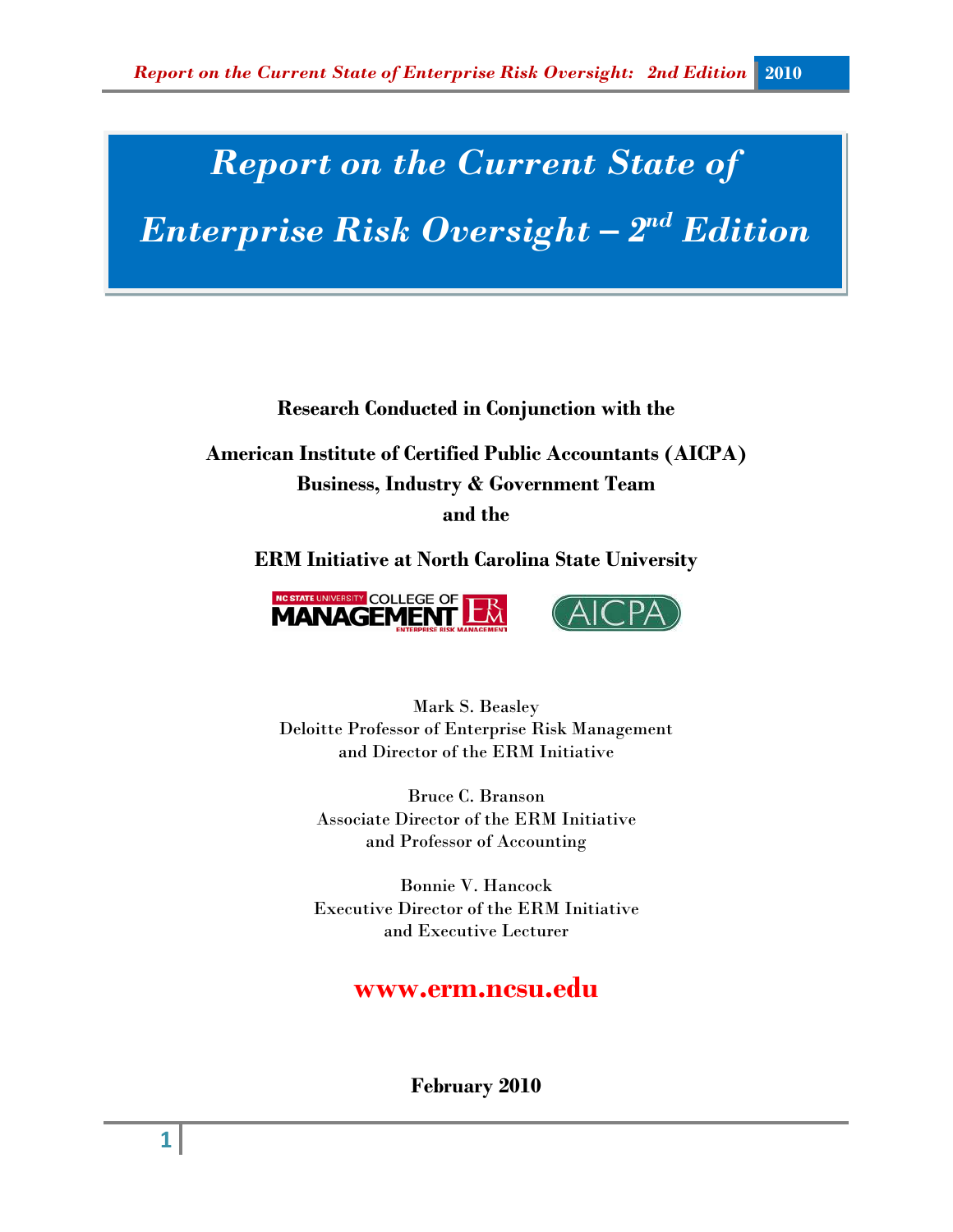# *2010 Report on the Current State of Enterprise Risk Oversight*

The intense focus on board oversight of risk management processes continues in 2010. The volatile economic environment that persists is generating greater scrutiny of the role of boards and senior executives in the oversight of the multitude of risks their organizations face.

The Securities and Exchange Commission (SEC) announced in December 2009 new proxy disclosure rules that require U.S. publicly traded companies to include in their annual proxy statements information about the board's involvement in risk oversight. In October 2009, the Blue Ribbon Commission of the National Association of Corporate Directors (NACD) issued its report, *Risk Governance: Balancing Risk and Reward*, providing suggestions and practical advice for directors on risk oversight. Similarly, COSO issued in fall 2009 two thought papers, *Effective Enterprise Risk Management: The Role of the Board of Directors* and *Strengthening Enterprise Risk Management for Strategic Advantage*, that highlight the key roles of the board of directors and senior executives in enterprise risk management. Furthermore, legislation has been proposed in Congress that would require boards of public companies to create separate risk committees among other matters.

These recent developments continue the emphasis on strengthening risk oversight that has been building over the last several years. In 2004, the New York Stock Exchange adopted governance rules that require audit committees of listed firms to oversee management's risk oversight processes. In 2008, rating agencies, such as Standard & Poor's, began to explicitly evaluate an entity's ERM processes as an input to their credit ratings analysis. Greater expectations also exist among regulators, such as the Federal Reserve.

Some organizations are responding to these shifts in expectations by implementing an enterprise-wide approach to risk management frequently referred to as "enterprise risk management" or "ERM." Despite the growing trends towards adopting a more holistic topdown approach to risk oversight, not all organizations have taken steps to modify their procedures for identifying, assessing, managing, and communicating risk information to key stakeholders.

In March 2009, we issued, in conjunction with the AICPA Business, Industry, & Government Team, our first *Report on the Current State of Enterprise Risk Management*, to provide insight about the current state of enterprise risk management based on fall 2008 survey results from over 700 senior executives representing organizations of various sizes and industries. That report found that while organizations face a significant volume of complex risks, the state of enterprise-wide risk management was relatively immature in late 2008.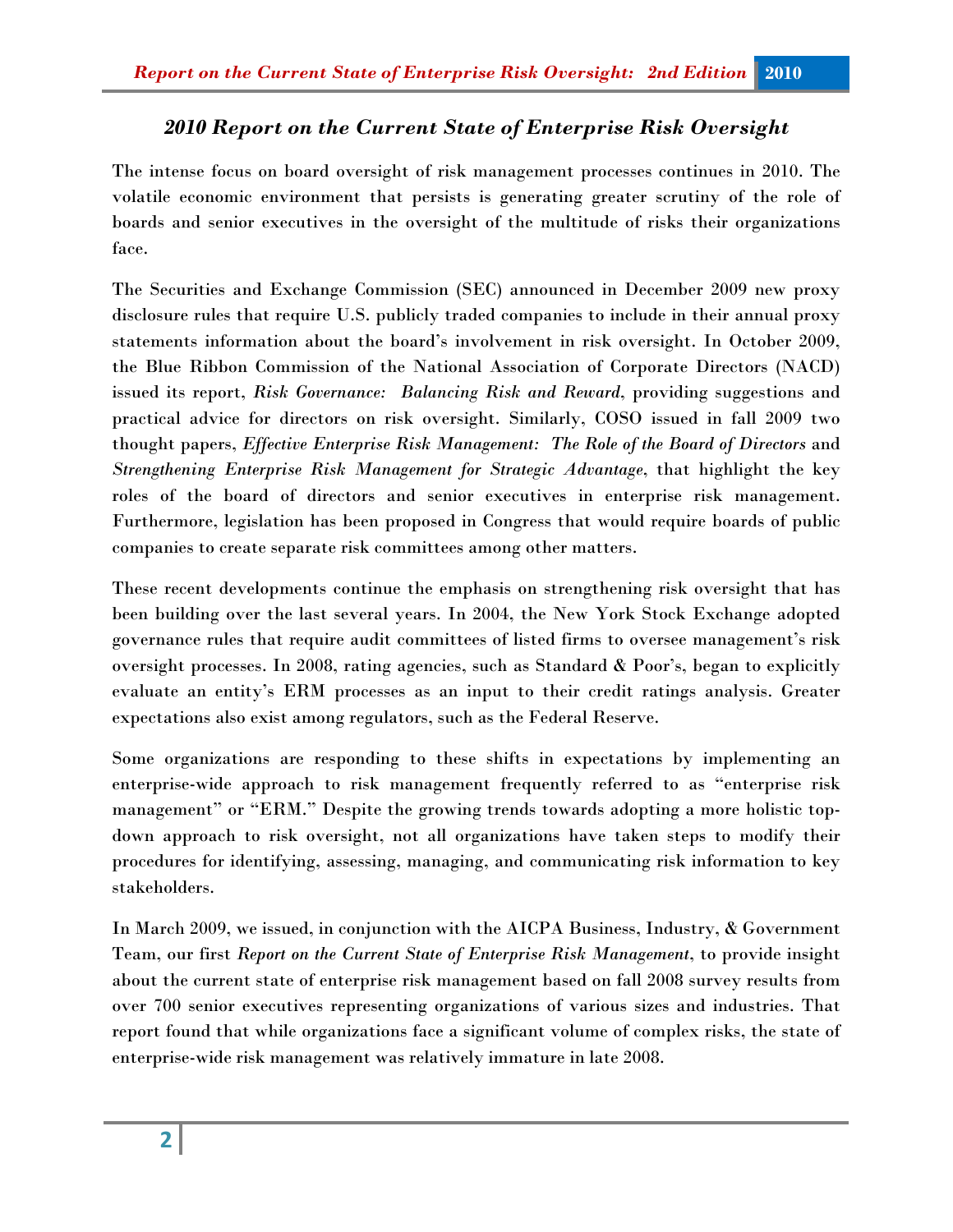Given the continued amount of attention and focus throughout 2009 and early 2010 on the need to strengthen risk oversight from organizations such as the SEC, NACD, COSO, Congress, the Federal Reserve, and the financial press, we partnered again with the AICPA Business, Industry, and Government Team to update our understanding about the current state of enterprise risk management. We surveyed senior executives in December 2009 to ask them a series of questions similar to those we asked in 2008 designed to illuminate their enterprise risk oversight process.

This *2010 Report on the Current State of Enterprise Risk Management – 2nd Edition*, updates our insights on how boards and senior management teams are responding to the challenges of risk oversight in light of the current environment. We explore numerous factors that help shed light upon the current sophistication of risk oversight, many of the current drivers within organizations that are leading to changes in their risk oversight processes, and some of the impediments to further ERM evolution.

The next two pages summarize some of the key findings from this research. The remainder of the report provides additional information about other key findings and related implications for risk oversight.

**Mark Beasley Bruce Branson Bonnie Hancock** *Deloitte Professor of ERM Associate Director Executive Director ERM Initiative ERM Initiative ERM Initiative*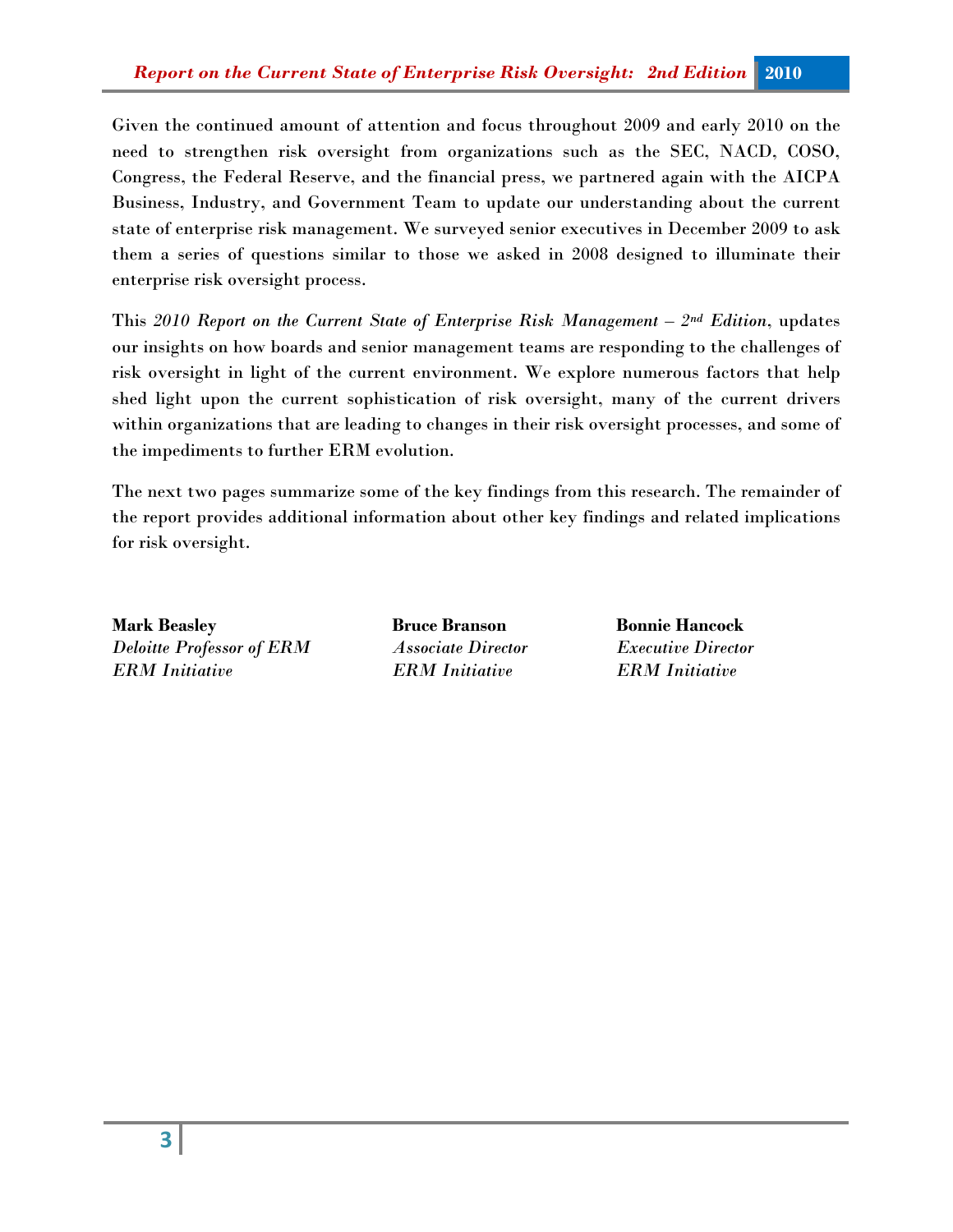# **Key Findings**

- Over 63% of respondents believe that the volume and complexity of risks have changed "Extensively" or "A Great Deal" in the last five years. This is relatively unchanged from the 62.2% who responded similarly in the 2009 report. Thus, most believe the world of risk is rapidly evolving in complex ways.
- Organizations continue to experience significant operational surprises. Thirty-nine percent of respondents admit they were caught off guard by an operational surprise "Extensively" or "A Great Deal" in the last five years. Another 35% noted that they had been "Moderately" affected by an operational surprise. Together, these findings suggest that weaknesses in existing risk identification and monitoring processes may exist, given that unexpected risk events have significantly affected many organizations.
- About half (47.5%) of respondents self describe the organization's risk culture as one that is either "strongly risk averse" or "risk averse." Given their admission of a highly complex and voluminous risk environment and the risk averse nature of the organization's culture, one might expect these organizations to be moving rapidly towards more robust risk oversight processes.
- Ironically, 48.7% of respondents describe the sophistication of their risk oversight processes as immature to minimally mature. Forty-seven percent do not have their business functions establishing or updating assessments of risk exposures on any formal basis. Almost 70% noted that management does not report the entity's top risk exposures to the board of directors. These trends are relatively unchanged from those noted in the 2009 report.
- Almost 57% of our respondents have no formal enterprise-wide approach to risk oversight, as compared to 61.8% in our 2009 report with no formal ERM processes in place. Only a small number (11%) of respondents believe they have a complete formal enterprise-wide risk management process in place as compared to 9% in the 2009 report. Thus, there has been only a slight movement towards an ERM approach since our 2009 report.
- Almost half (48%) admit that they are "Not at All Satisfied" or are "Minimally" satisfied with the nature and extent of reporting to senior executives of key risk indicators.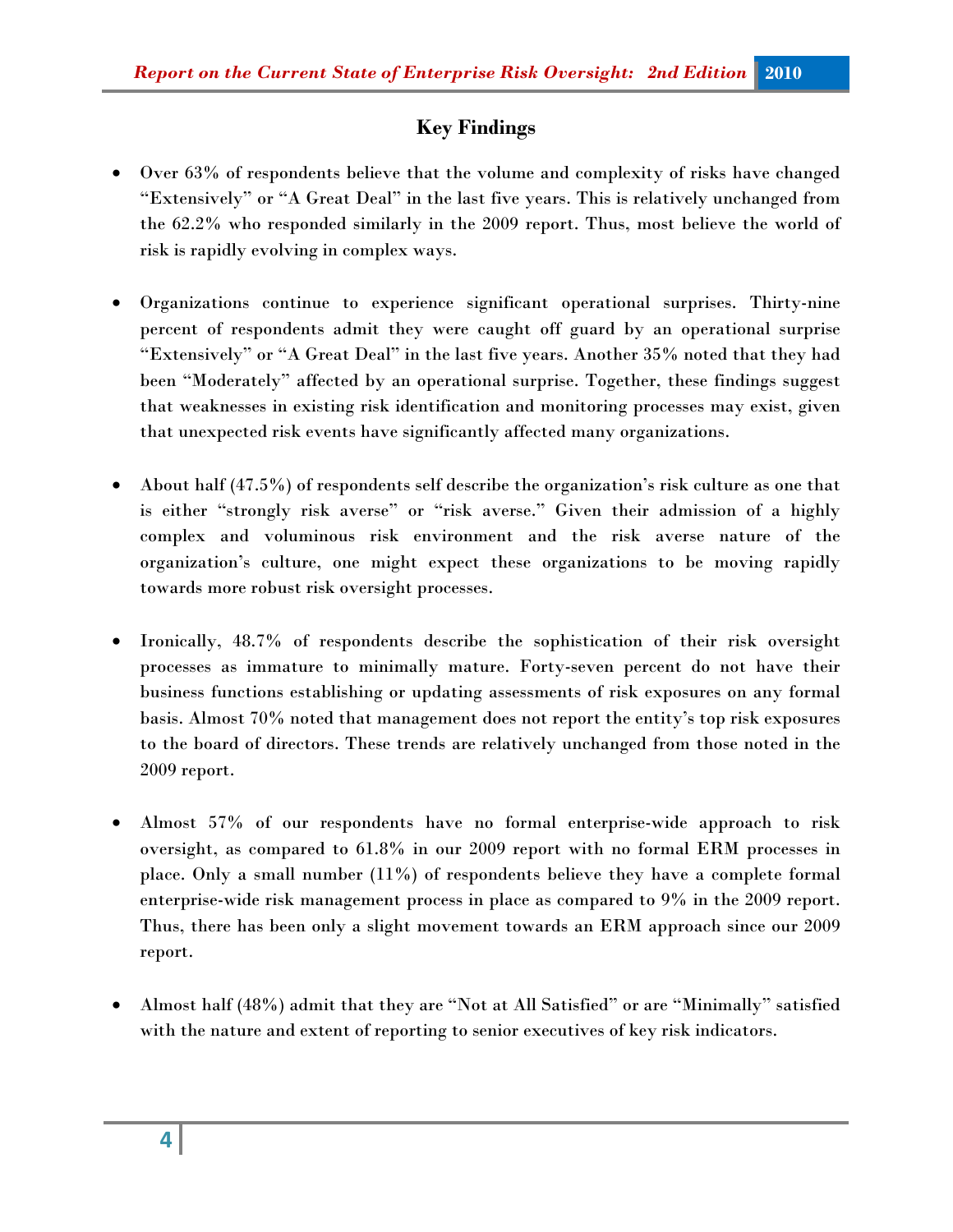- Very few (15.5%) organizations provide explicit guidelines or measures to business unit leaders on how to assess the probability or potential impact of a risk event. Despite this, 60.5% indicate that they believe risks are being effectively assessed and monitored in other ways besides ERM. This raises the potential for those organizations to have widely varying levels of risk acceptance across business units, and an increased potential for the acceptance of risks beyond an organization's appetite for risk taking.
- Almost half (47.6%) have provided senior executives or key business unit leaders formal training or guidance on risk management in the past two years, with an additional 30.5% providing minimal training or guidance.
- There has been some movement towards delegating senior management leadership over risk oversight. Twenty-three percent have created a chief risk officer position, up from 17.8% in the 2009 report, and 30% have an internal risk committee that formally discusses enterprise level risks, up from 22% noted in the 2009 report.
- Just over half (53%) of organizations surveyed currently do no formal assessments of strategic, market, or industry risks, and 51% noted that they do not maintain any risk inventories on a formal basis. Thus, almost half have no processes for assessing strategic risks. Despite that, about 43% of our respondents believe that existing risk exposures are considered "Extensively" or "A Great Deal" when evaluating possible new strategic initiatives. This raises the question of whether some organizations may be overconfident of their informal processes.
- When boards of directors delegate risk oversight to a board level committee, most (65%) are assigning that task to the audit committee, which is somewhat higher than the 55% of boards assigning risk oversight to the audit committee noted in our 2009 report.
- When risk oversight is assigned to the audit committee, 64% of those audit committees are focusing on financial, operational, or compliance related risks. Only 36% indicate that they also track strategic and/or emerging risks; however, this is up from the 18% in the 2009 report who said the audit committee monitors all entity risks, including strategic risks.
- Expectations for improvements in risk oversight may be on the rise. For almost half (45%) of the organizations represented, the board of directors is asking senior executives to increase their involvement in risk oversight.

The remainder of this report provides more detailed analysis of these and other key findings.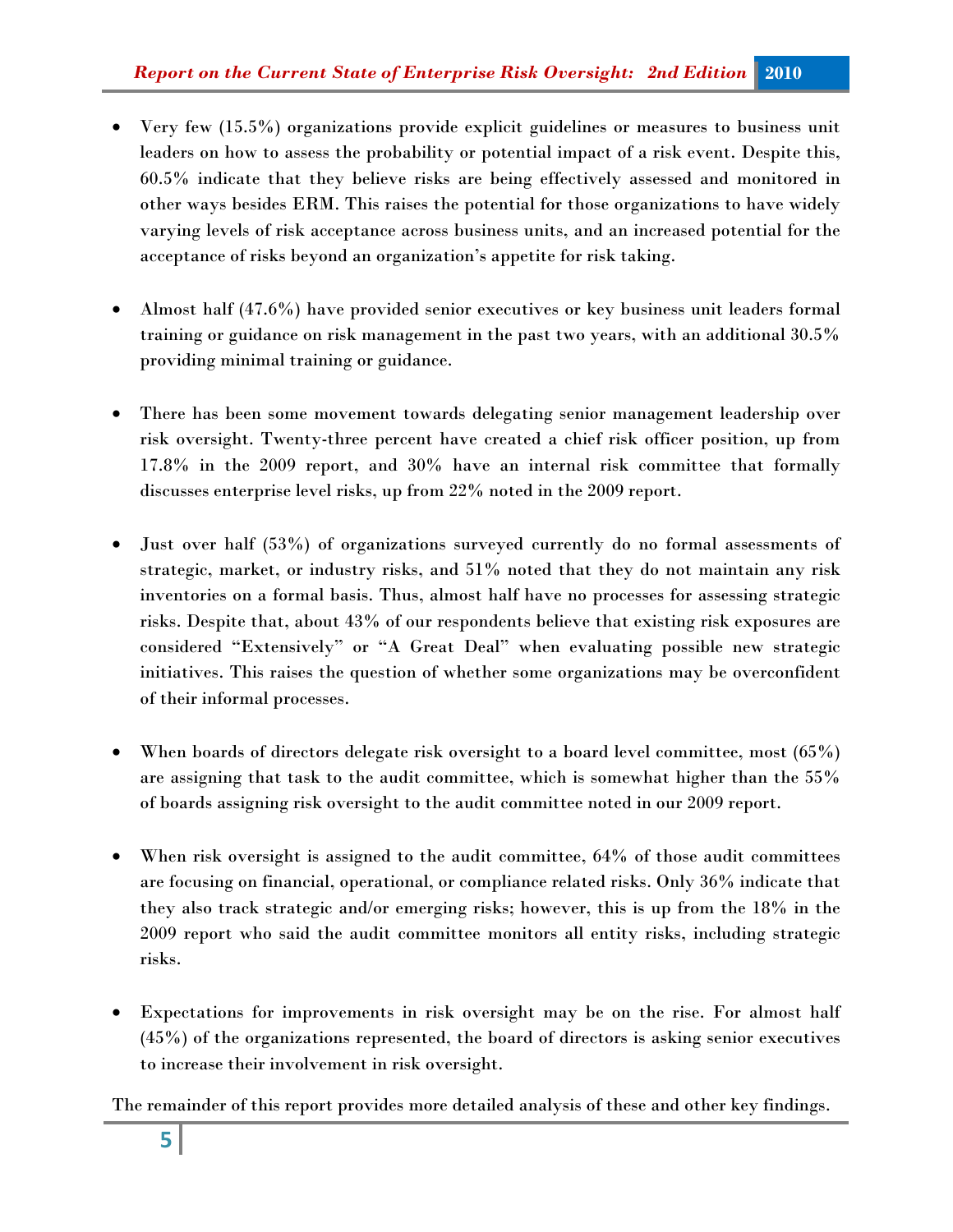#### **Overview of Research Approach**

This study was conducted by research faculty who lead the Enterprise Risk Management Initiative (the ERM Initiative) in the College of Management at North Carolina State University (for more information about the ERM Initiative please see http://www.erm.ncsu.edu). The research was conducted in conjunction with the American Institute of Certified Public Accountants' (AICPA) Business and Industry Group. Data was

collected during December 2009 through an online survey instrument electronically sent to members of the AICPA's Business and Industry group who serve in chief financial officer or equivalent senior executive positions. In total, we received 331 partially or fully completed surveys.[1](#page-6-0) This report summarizes our findings.

#### **Description of Respondents**

Respondents completed an online survey with questions that address many of the factors and

conditions related to the entity for which the individual is a member of management. They were asked over 40 questions that sought information about various aspects of risk oversight within their organizations. Most of those questions were included in our first survey that served as the basis for the 2009 report. This approach provides us an opportunity to observe whether we are seeing any shifts in trends in light of more recent developments surrounding the board and senior executive's roles in risk oversight.

Because the completion of the survey was voluntary, there is some potential for bias if those choosing to respond differ significantly from those who did not respond. Our study's results may be limited to the extent that such a possibility exists. Also, some respondents provided an answer to selected questions while they omitted others. Furthermore, there is a high concentration of respondents representing financial reporting roles. Possibly there are others leading the risk management effort within their organizations whose views are not captured in the responses we received. Despite these limitations, the results reported herein provide needed insight about the current level of risk oversight maturity and sophistication and highlight many challenges associated with strengthening risk oversight in many different types of organizations.



 $\overline{\phantom{0}}$ 

<span id="page-6-0"></span> $1$  Not all questions were completed by all 331 respondents. In some cases, the questions were not applicable based on their responses to other questions. In other cases, the respondents chose to skip a particular question.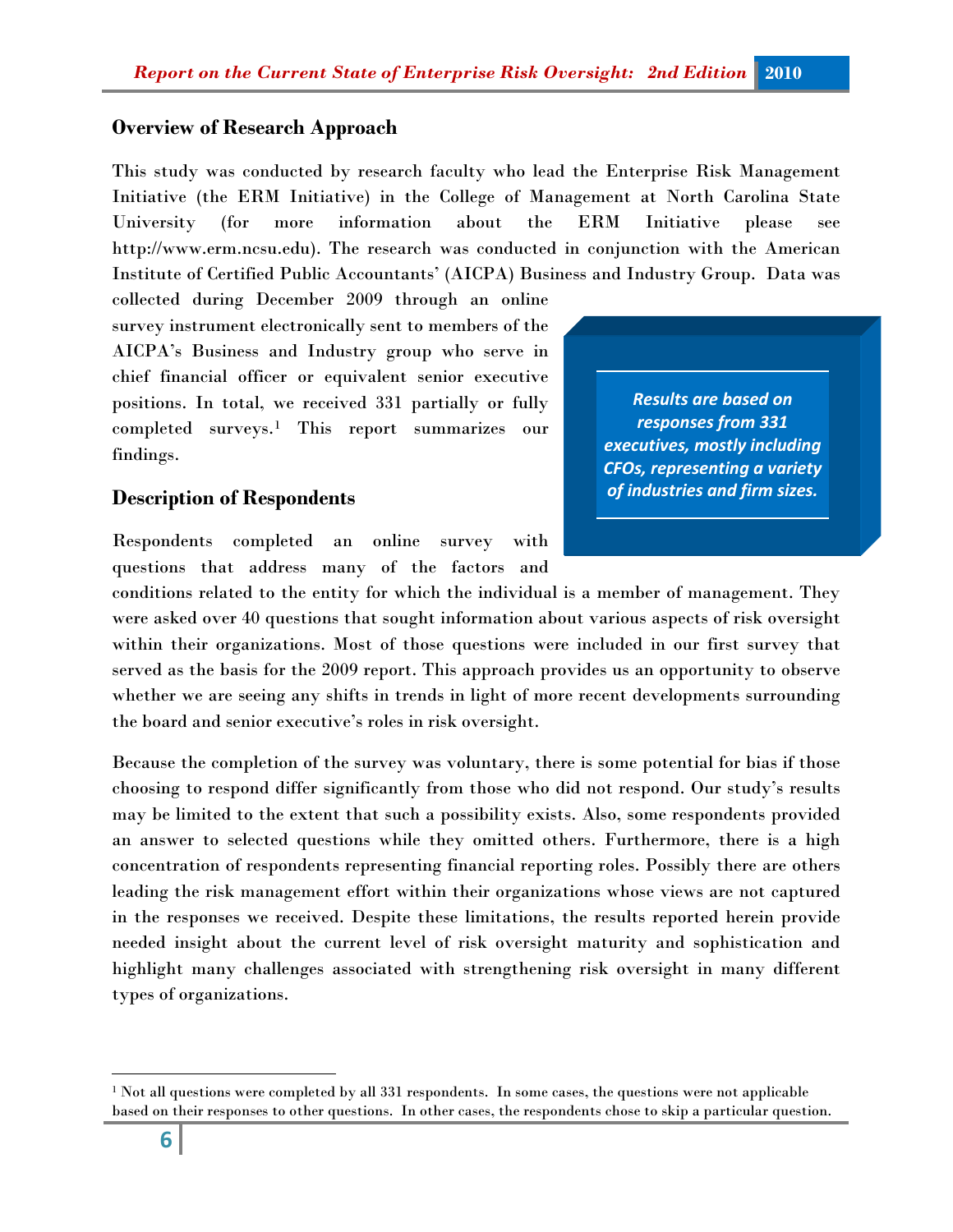A majority of those responding (64.9%) have the title of chief financial officer (CFO) and an additional 18.2% bear the title of controller. Others respondents included the head of internal audit  $(1.7\%)$ , treasurer  $(1.3\%)$ , and chief risk officer  $(0.9\%)$ , with the remainder representing numerous other executive positions. The mix of respondents in this year's update is relatively similar to those analyzed in our 2009 report, where 55.1% of the responses were from CFOs, 20.9% were from controllers, while no other title represented more than 3% of our respondents

A broad range of industries are represented by the respondents. The most common industry was finance, insurance, and real estate (24.6%), followed by not-for-profit (19.3%), manufacturing  $(18.4\%)$ , services  $(15.8\%)$ , and construction  $(6.1\%)$ . The mix of industries is generally consistent with the mix in our 2009 report.

| <b>Industry (SIC Codes)</b>                 | <b>Percentage of Respondents</b> |
|---------------------------------------------|----------------------------------|
| Finance, Insurance, Real Estate (SIC 60-67) | 24.6%                            |
| Not-for-Profit (SIC N/A)                    | 19.3%                            |
| Manufacturing (SIC 20-39)                   | 18.4%                            |
| Services (SIC 70-89)                        | 15.8%                            |
| Construction (SIC 15-17)                    | $6.1\%$                          |
| Wholesale/Distribution (SIC 50-51)          | $5.3\%$                          |
| Retail (SIC 52-59)                          | 3.5%                             |
| Agriculture, Forestry, Fishing (SIC 01-09)  | $1.8\%$                          |
| Transportation (SIC 40-49)                  | $1.3\%$                          |
| Mining $(SIC 10-14)$                        | 1.3%                             |

A broad range of organization size is included in our survey. Total revenues ranged from a start-up company with no revenues to a company with \$45 billion in revenues, with median revenues for the sample of \$50 million (our sample for the 2009 report also had median revenues of \$50 million).

# **Summary Description of Responses**

Consistent with our first study, many of our questions asked respondents to provide an assessment of various risk management factors and characteristics using an 11-point Likert scale where a score of 1 represents a response reflecting "Not at all" and a score of 11 represents a response reflecting "A Great Deal" or a similar response depending on the nature of the question. [2](#page-7-0)

 $\overline{\phantom{0}}$ 

<span id="page-7-0"></span><sup>&</sup>lt;sup>2</sup> In some cases, the 11<sup>th</sup> point response was worded differently from "A Great Deal" given the nature of the question. In those cases, the responses were "Very Mature/Robust," "Very Satisfied," or "Very Closely." We note when those differences occurred as we report the responses in this report.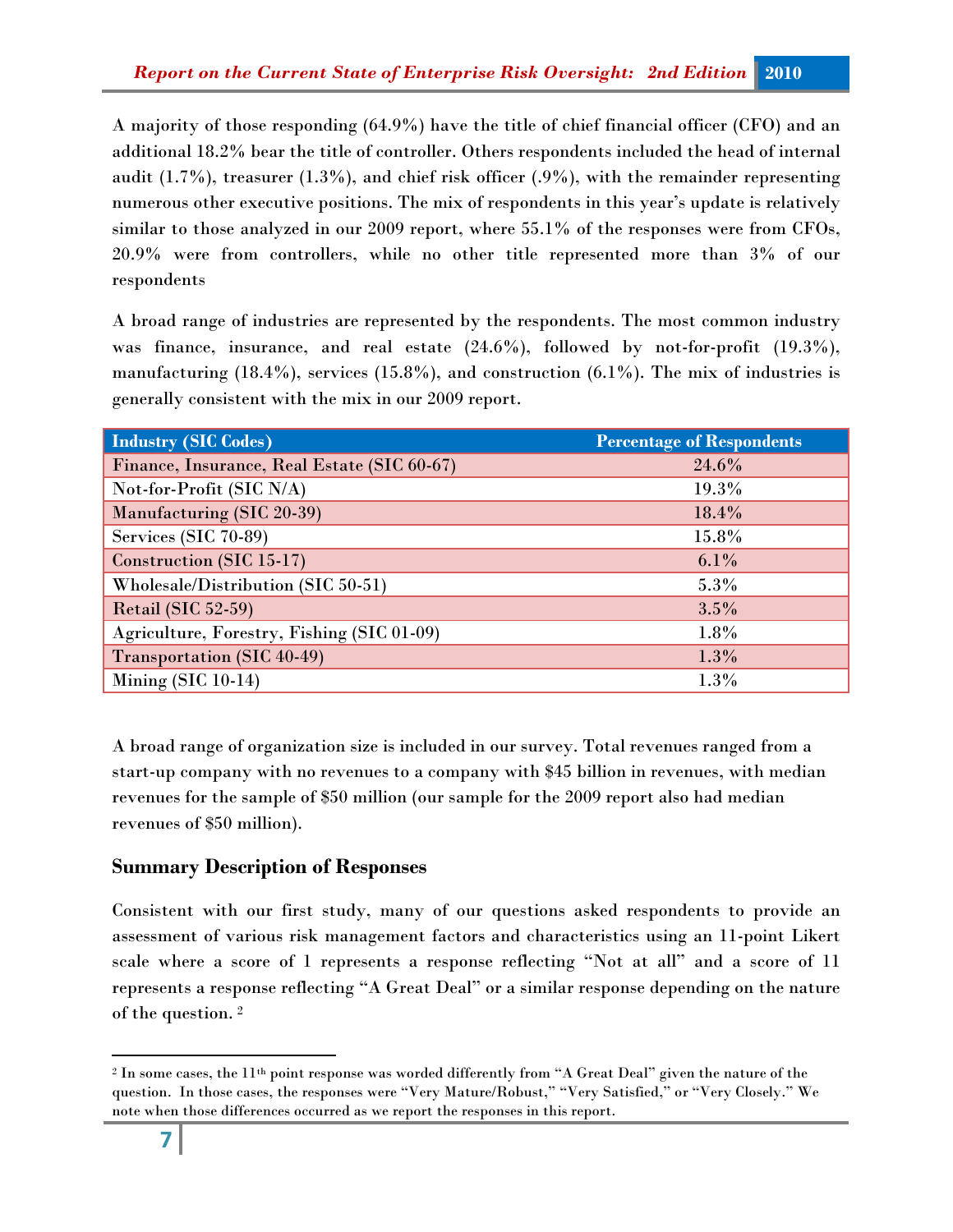Respondents were asked to *"Place an "X" in one column below"* to reflect their response to many of our questions.

| Not at<br>All |   |   |   |   |   |        |   |          | A Great<br>Deal |
|---------------|---|---|---|---|---|--------|---|----------|-----------------|
|               | റ | ഩ | 4 | J | U | 0<br>0 | 0 | 10<br>πv |                 |
|               |   |   |   |   |   |        |   |          |                 |

For purposes of our analysis, we converted responses to one of these five descriptive categories that are mapped to the 11-point Likert scale, consistent with our treatment in the 2009 report, as follows:

| <u> Likert Scale Score</u> | <b>Description of Responses</b>           |
|----------------------------|-------------------------------------------|
|                            | "Not at All"                              |
| $2, 3,$ or 4               | "Minimally"                               |
| 5, 6, or 7                 | "Moderately"                              |
| $8, 9, \text{ or } 10$     | "Extensively"                             |
| 11                         | "A Great Deal" unless otherwise described |
|                            |                                           |



We use the above descriptive categories in this report to explain responses to specific questions about the state of risk oversight in organizations surveyed.

#### **Perceptions about the Nature and Extent of Risks Organizations Face**

With the volatile state of the global economy, many argue that the volume and complexity of risks faced by organizations today are at all-time highs. To get a sense for the extent of risks faced by organizations represented by our respondents, we asked them to describe the extent to which the volume and complexity of risks have increased in the last five years. Almost 17% noted that the volume and complexity of risks had increased "A Great Deal" over the past five years. An additional 47.1% responded that the volume and complexity of risks have increased "Extensively" (a Likert score of 8, 9, or 10). Thus, on a combined basis about 64% of respondents indicate that the volume and complexity of risks have changed "Extensively" or "A Great Deal" in the last five years, which is almost identical to the 62.2% who responded in that manner in the 2009 report. Only 1% responded that the volume and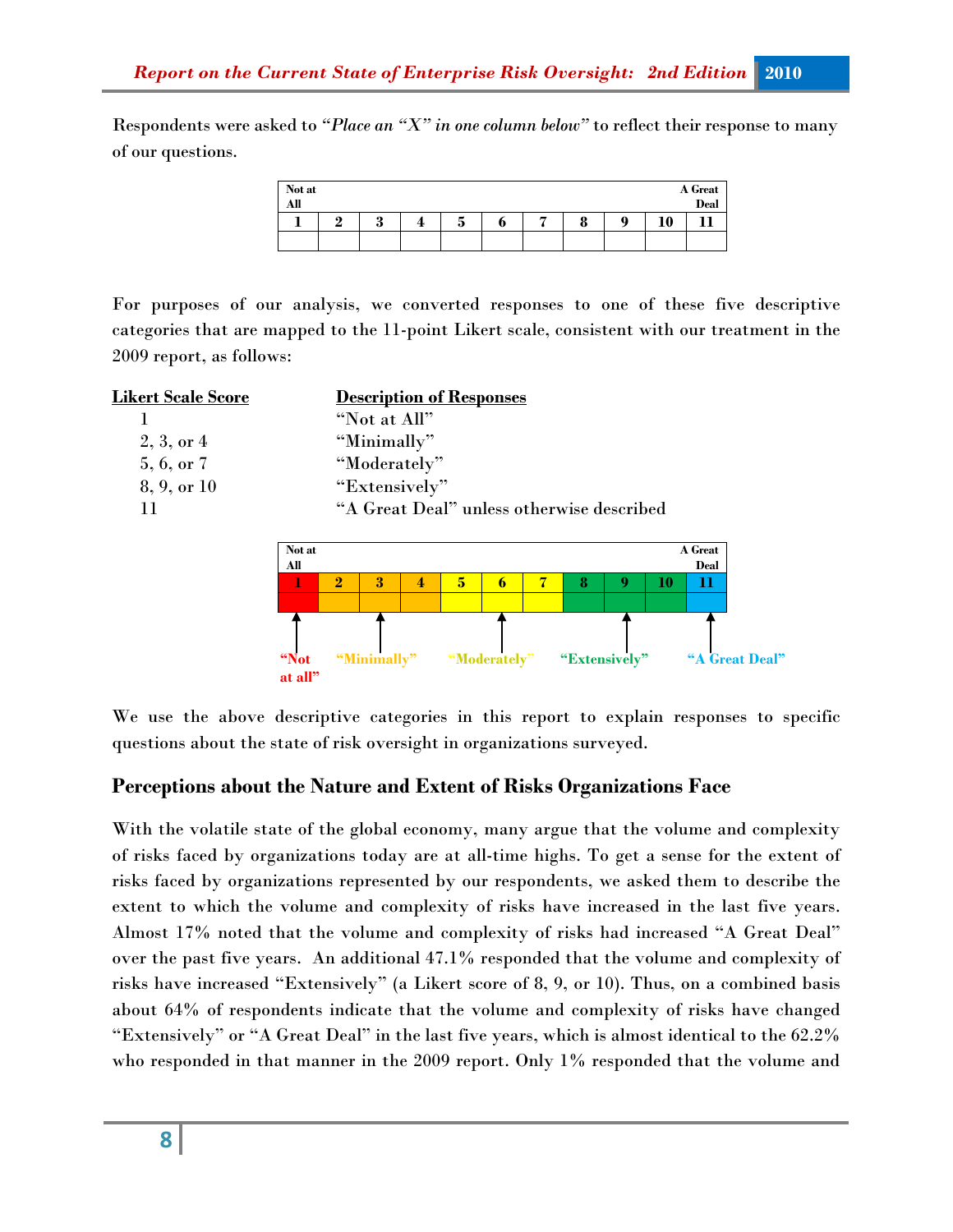complexity of risks have not changed at all. Thus, organizational leaders today continue to

*Organizational leaders continue to believe the risks they face are complex and numerous, with many translating into actual operational surprises.*

believe the risks they face are complex and numerous.

Some of those risks have actually translated into significant operational surprises for the organizations represented in our survey. Just over 8% percent noted that they have been impacted by an operational surprise by "A Great Deal" in the last five years and an additional 30.8% of respondents noted that they have been impacted "Extensively" in the last five years. An additional 34.7% of respondents noted that they were impacted "Moderately" by an operational surprise in the last five years. Collectively, this data indicates that the majority of organizations are being impacted by real

risk events that emerged at levels they did not expect, consistent with what we found in our 2009 study.

|                                                                                                  | <b>Description of Response</b> |                  |                   |                    |                        |
|--------------------------------------------------------------------------------------------------|--------------------------------|------------------|-------------------|--------------------|------------------------|
| <b>Question</b>                                                                                  | <b>Not at All</b>              | <b>Minimally</b> | <b>Moderately</b> | <b>Extensively</b> | A Great<br><b>Deal</b> |
| To what extent has the volume and<br>complexity of risks increased over the<br>past five years?  | $1.0\%$                        | $4.8\%$          | $30.5\%$          | $47.1\%$           | $16.6\%$               |
| To what extent has your organization<br>faced an operational surprise in the last<br>five years? | $3.3\%$                        | 23.0%            | 34.7%             | 30.8%              | $8.2\%$                |

Relative to our 2009 study, we do not observe a reduction in the rate of operational surprises impacting the organization "Extensively" or "A Great Deal." These responses indicate that organizations continue to face an increasing volume of risks that are also growing in complexity and that can ultimately create significant operational issues not anticipated by management.

#### **Consideration of an Enterprise-Wide Approach to Risk Oversight**

There have been growing calls for more effective enterprise risk oversight at the board and senior management levels in recent years. Many corporate governance reform experts have called for the embrace of an enterprise-wide approach to risk management widely known as "enterprise risk management" or "ERM." ERM is different from traditional approaches that focus on risk oversight by managing silos or pockets of risks, such as chief technology officers managing the information technology infrastructure while general counsels manage legal and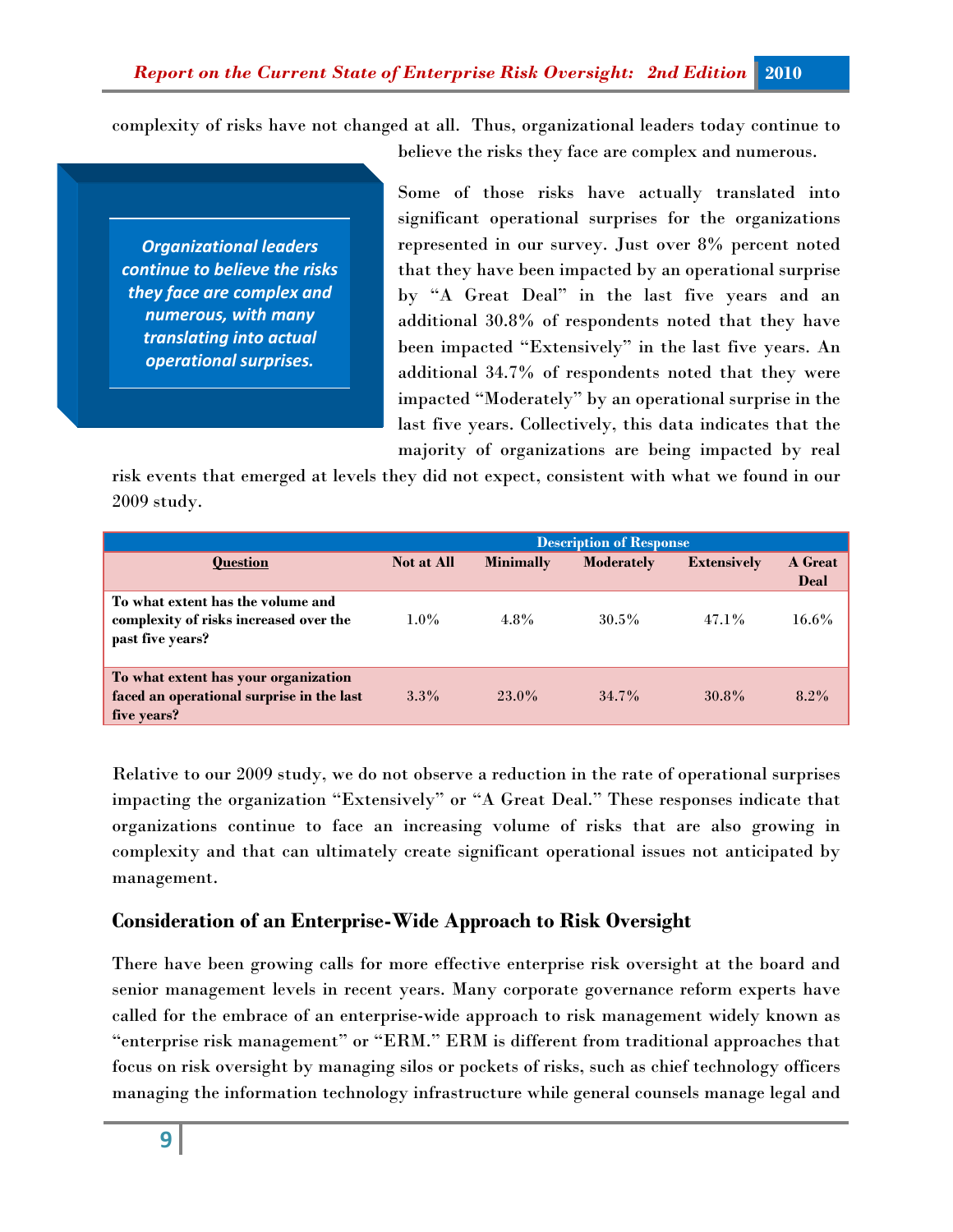regulatory risks, absent the additional step of obtaining an enterprise view of the portfolio of risks facing an organization.

The ERM approach emphasizes a top-down, holistic view of the inventory of key risk exposures potentially affecting an enterprise's ability to achieve its objectives. Boards and senior executives seek to obtain knowledge of these risks with the goal of preserving and enhancing stakeholder value.

To learn more about factors related to the embrace of ERM in organizations we surveyed, we asked a series of questions about the status of ERM implementation in their organizations. Because the term "ERM" is used often, but not necessarily consistently understood, we provided respondents (as we did for the 2009 report) the following definition of enterprise risk management, which is the definition included in the Committee of Sponsoring Organizations of the Treadway Commission's (COSO's) *Enterprise Risk Management – Integrated Framework*:

*"Enterprise risk management is a process, effected by an entity's board of directors, management and other personnel, applied in strategy setting and across the enterprise, designed to identify potential events that may affect the entity, and manage risks to be within its risk appetite, to provide reasonable assurance regarding the achievement of entity objectives."*

#### COSO's *Enterprise Risk Management – Integrated Framework* (2004)

We also emphasized to respondents key aspects of this definition by noting that ERM is a formal process; that it is enterprise-wide; and that it addresses risks in a portfolio manner, where interactions among risks are considered.

We asked respondents to consider the COSO definition of ERM as they responded to a series

of additional questions about the state of ERM in their organizations. We found that 40.1% of the respondents have no enterprise-wide risk management process in place and have no plans to implement one. An additional 16.7% of respondents without ERM processes in place indicated that they are currently investigating the concept, but have made no decisions to implement an ERM approach to risk oversight at this time. Thus, on a combined basis almost 57% of our respondents have no formal enterprise-wide approach to risk oversight, as compared to 61.8% in our 2009 report with no formal

*Almost 57% have no formal enterprise-wide approach to risk oversight, as compared to 61.8% in the 2009 report.*

ERM processes in place. Only a small number (11%) of respondents believe they have a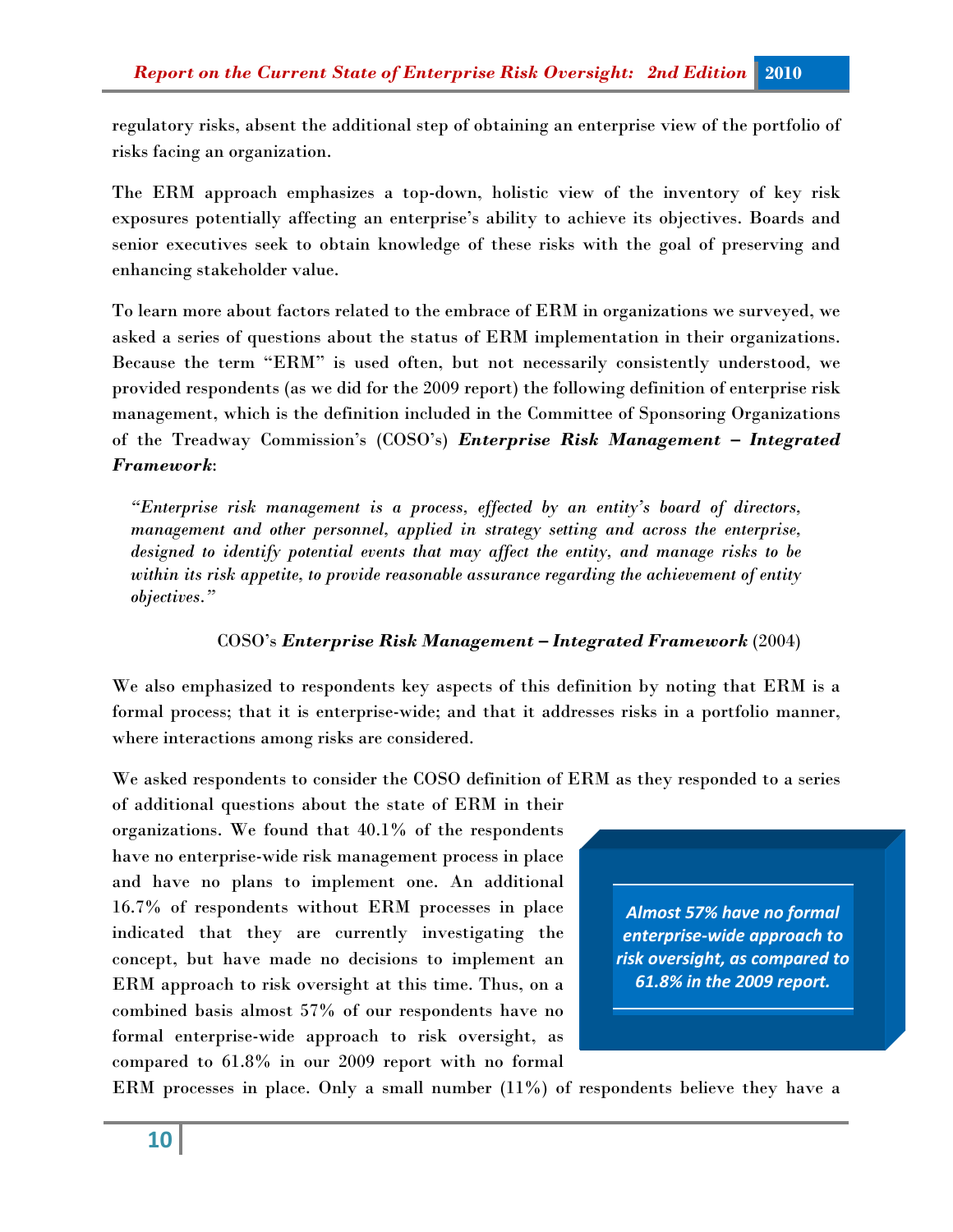complete formal enterprise-wide risk management process in place as compared to 9% in the 2009 report. So, there has been only a slight movement towards an ERM approach since our 2009 report. An additional 22% noted that they have partially implemented an ERM process, but not all risk areas are currently being addressed by that process.

|                                                                       | <b>Percentage of</b> |
|-----------------------------------------------------------------------|----------------------|
| <b>Description of the State of ERM Currently in Place</b>             | <b>Respondents</b>   |
| No enterprise-wide management process in place                        | $40.1\%$             |
| Currently investigating concept of enterprise-wide risk management,   | $16.7\%$             |
| but have made no decisions yet                                        |                      |
| No formal enterprise-wide risk management process in place, but have  | $10.2\%$             |
| plans to implement one                                                |                      |
| Partial enterprise-wide risk management process in place (i.e., some, | 22.0%                |
| but not all, risk areas addressed)                                    |                      |
| Complete formal enterprise-wide risk management process in place      | $11.0\%$             |

Ironically, close to a majority of the respondents indicated that their organization's risk culture is one that is either "strongly risk averse" (7.6%) or "risk averse" (39.9%). An additional 37.6% of our respondents indicated that they are in an organizational culture that

is "risk neutral." These responses indicate that the level of enterprise-wide risk oversight sophistication in the organizations we surveyed continues to be fairly immature and not based on a top-down, holistic approach to risk management.

## **State of Risk Oversight Maturity**

Despite growing complexities in the risk environments for organizations in our survey and despite the fact that a majority of the entities are self-described as being "risk averse," the level of risk management sophistication still remains fairly immature for most

*The level of enterprise-wide risk oversight sophistication in organizations surveyed continues to be fairly immature, despite the fact that almost half are in a risk culture described as risk averse or strongly risk averse* 

responding to our survey. When asked to describe the level of maturity of their organization's approach to enterprise risk management process, we found that 13.0% described their organization's level of functioning ERM processes as "very immature" and an additional 35.7% described their risk culture as "minimally mature." So, on a combined basis 48.7% self-describe the sophistication of their risk oversight as immature to minimally mature. Only 1.5% responded that their organization's risk culture was "very mature," consistent with the 1.6% responding that way in our 2009 report.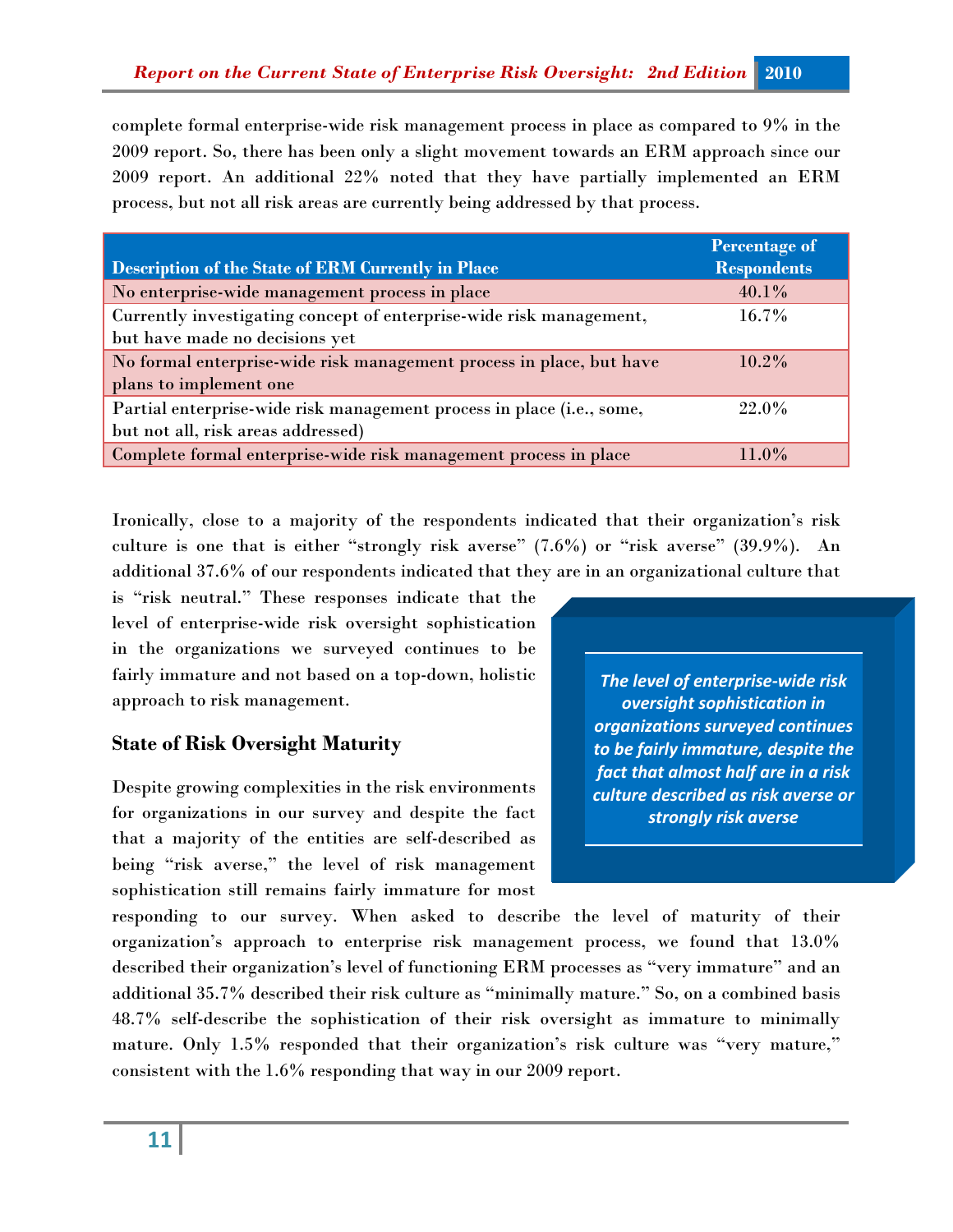|                                                                                                            | Very            | <b>Minimally</b> | <b>Moderately</b> | <b>Extensively</b> | Verv                 |
|------------------------------------------------------------------------------------------------------------|-----------------|------------------|-------------------|--------------------|----------------------|
|                                                                                                            | <b>Immature</b> | <b>Mature</b>    | <b>Mature</b>     | <b>Mature</b>      | <b>Mature/Robust</b> |
| What is the level of maturity of<br>your organization's approach<br>to a fully functioning ERM<br>process? | $13.0\%$        | $35.7\%$         | $35.7\%$          | $14.1\%$           | $1.5\%$              |

The changing complexity and volume of risks facing most organizations, along with growing expectations for improved risk oversight are most likely creating tensions for management teams who overwhelmingly indicate that they are risk averse. It is interesting to observe that those tensions do not appear to have motivated management and boards of those organizations to modify their approach to risk oversight.

Most organizations appear to lack some of the most fundamental methodologies that would allow them to develop a consistent and reliable view of risk. For 68.5% of the organizations responding to our survey, management does not provide a report to the board of directors describing the entity's top risk exposures. Forty-seven percent of the respondents do not have their business functions establishing or updating assessments of risk exposures on any formal basis and 78% have not formally defined the term "risk" for employees to use as they

*For 68.5% of the organizations surveyed, management does not provide a report to the board of directors describing the entity's top risk exposures.* 

identify and assess key risks. And, very few (15.5%) organizations provide explicit guidelines or measures to business unit leaders on how to assess the probability or impact of a risk event. Almost half (47.6%) have provided senior executives or key business unit leaders formal training or guidance on risk management in the past two years, with an additional 30.5% providing minimal training or guidance.

Most of the risk oversight occurring within

organizations we surveyed appears to be fairly unstructured. Over 76% of respondents indicated that key risks are being communicated merely on an *ad hoc* basis at management meetings. Only 29% of the organizations surveyed scheduled agenda time to discuss key risks at management meetings and only 14% of the organizations require written risk reports to be submitted annually to management. These findings are virtually the same as what we found in our 2009 report. For those that do require business units to establish or update key risk exposures, those assessments are generally only happening on an annual basis (in 26% of the organizations surveyed). These findings are also almost identical to our 2009 report findings.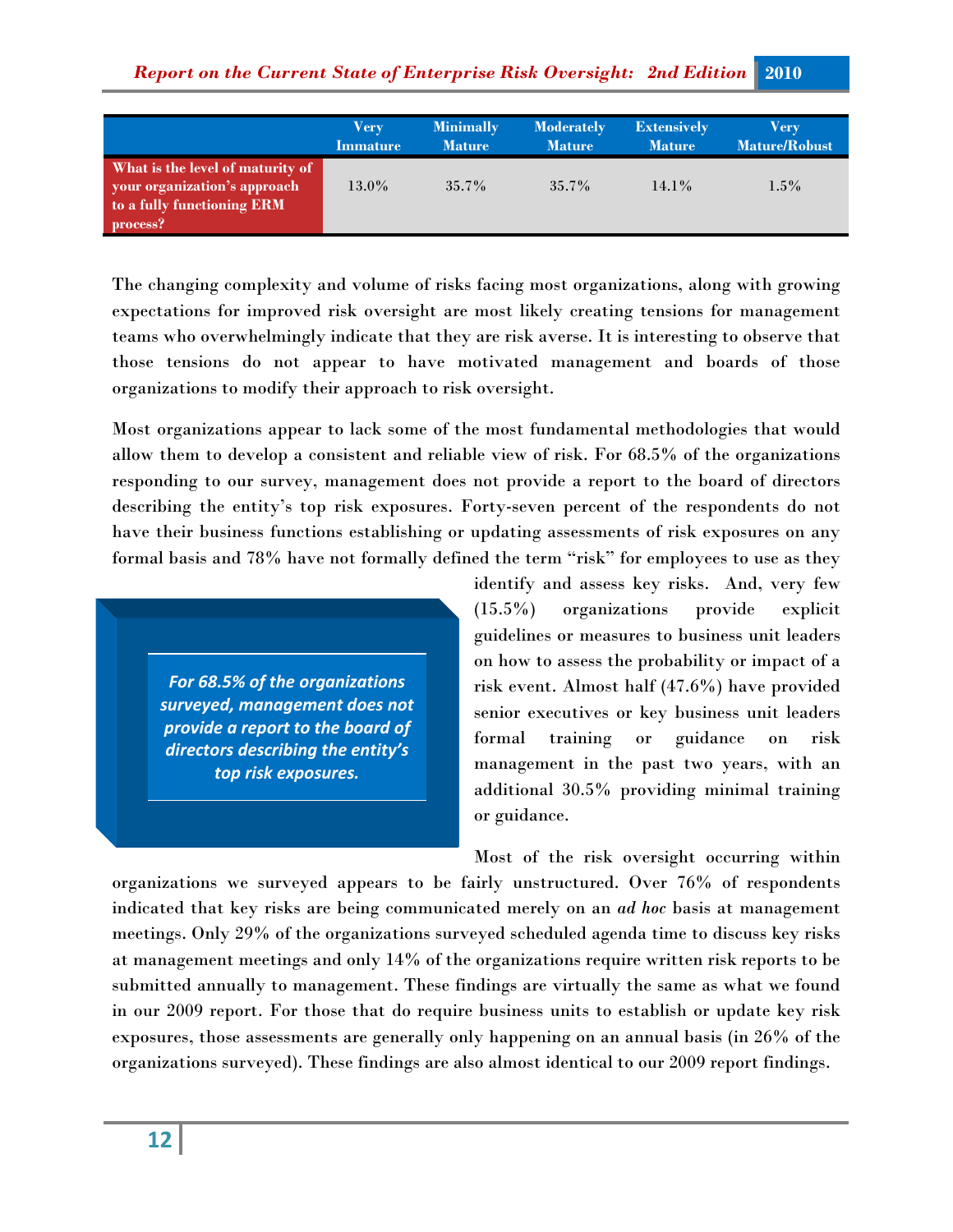| <b>Frequency of Establishing and Updating Key Risk Exposures</b> | <b>Percentage</b> |
|------------------------------------------------------------------|-------------------|
| Not at all                                                       | 47%               |
| Annually                                                         | 26%               |
| Semi-annually                                                    | $7\%$             |
| Quarterly                                                        | 13%               |
| Monthly                                                          | 3%                |
| Weekly                                                           | 3%                |
| Daily                                                            | $1\%$             |

Almost half (48%) of our respondents admitted that they were "Not at All Satisfied" or were "Minimally" satisfied with the nature and extent of the reporting of key risk indicators to senior executives regarding the entity's top risk exposures. A similar level of dissatisfaction (47.1%) was observed in our 2009 report.

# **Impediments to Embracing Enterprise-Wide Risk Oversight**

Ironically, the self-described lack of risk management maturity and the observation that many respondents have experienced actual operational surprises in the last five years do not appear to be significant motivators for organizations to make changes in risk management practices. There appear to be several perceived impediments that prevent management from taking action to strengthen their approach to risk oversight.

We asked respondents whose organizations have not yet implemented an enterprise-wide risk management process to provide some perspective on that decision. While respondents could indicate more than one impediment, the most common response (in 60.5% of the cases) was that they believe "*risks are monitored in other ways besides ERM*." This strikes us as

interesting and paradoxical, given the lack of risk oversight infrastructure highlighted by the data discussed in the prior pages of this report.

The next most common responses were *"no requests to change our risk management approach"* have been made (29.5% of respondents with no ERM process in place) and "*too many pressing needs"* keep them from launching an ERM process (noted by 28.4% of respondents without any existing ERM processes). Just over

*There appears to be a strong confidence that existing risk management processes are adequate to address the risks that may arise, even though a large portion of the respondents indicated an overall dissatisfaction with their current approach to managing top risk exposures.*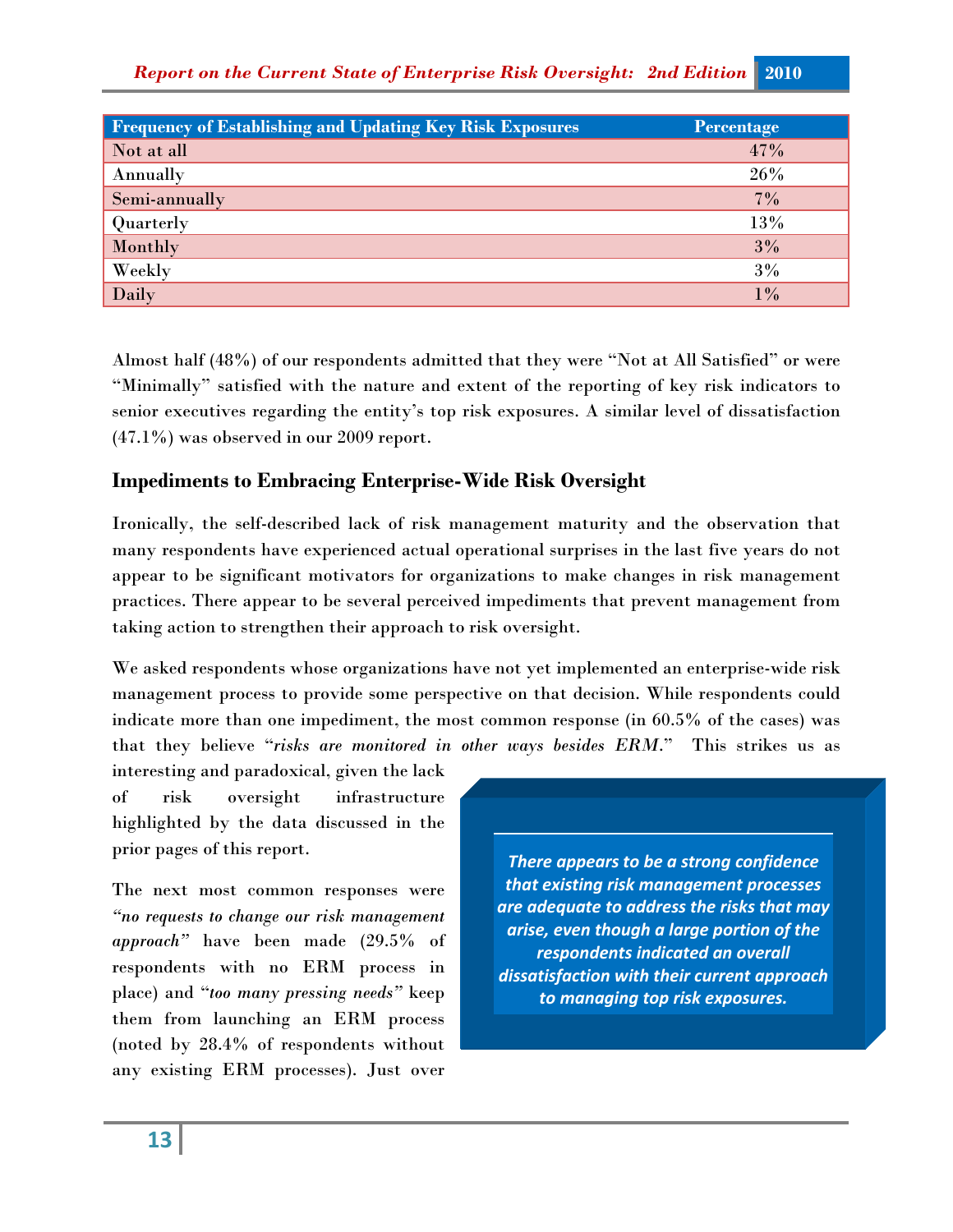21% of those same respondents also noted a belief that they *"do not see benefits exceeding the costs."*

These responses are very much in line with responses noted in our 2009 report. So, there has been little change in what appears to be a barrier to embracing an ERM approach to risk oversight. Instead, there appears to be a strong confidence that existing risk management processes are adequate to address the risks that may arise, even though a large portion of our respondents indicated an overall dissatisfaction with their current approach to managing top risk exposures.

Respondents provided more depth about some of the primary barriers. The table below contains a summary of those that the respondents described as "Extensive" and "Very Significant Barriers." Competing priorities and a lack of sufficient resources appear to be the most common barriers to embracing an ERM approach to risk oversight. A lack of perceived value and a lack of visible ERM leadership among boards and senior executives also impact ERM implementation decisions. The ordering of these most common barriers is consistent with the ordering of results reported in our 2009 report.

|                                              | <b>Percentage Believing Barrier is</b> |                    |                 |  |  |
|----------------------------------------------|----------------------------------------|--------------------|-----------------|--|--|
| <b>Description of Barrier</b>                |                                        |                    | <b>Combined</b> |  |  |
|                                              | "Extensive"                            | "Very Significant" | Percentage      |  |  |
| <b>Competing priorities</b>                  | 36.8%                                  | $19.2\%$           | 56.0%           |  |  |
|                                              |                                        |                    |                 |  |  |
| <b>Insufficient resources</b>                | 31.9%                                  | 19.7%              | 51.6%           |  |  |
| Lack of perceived value                      | 27.7%                                  | 16.4%              | 44.1%           |  |  |
|                                              |                                        |                    |                 |  |  |
| <b>Perception ERM adds bureaucracy</b>       | 25.2%                                  | 13.4%              | 38.6%           |  |  |
|                                              |                                        |                    |                 |  |  |
| <b>Lack of board or senior executive ERM</b> | 24.0%                                  | 11.8%              | 35.8%           |  |  |
| leadership                                   |                                        |                    |                 |  |  |
|                                              |                                        |                    |                 |  |  |
| <b>Legal or regulatory barriers</b>          | 2.9%                                   | $.4\%$             | 3.3%            |  |  |

# **Emerging Calls for Enterprise-Wide Risk Oversight**

In spite of these findings, our survey results indicate that expectations for improving risk oversight in these organizations may be on the rise. Respondents noted that for 9% of the organizations surveyed, the board of directors is asking senior executives to increase their involvement in risk oversight "A Great Deal" and another 36% are asking for increased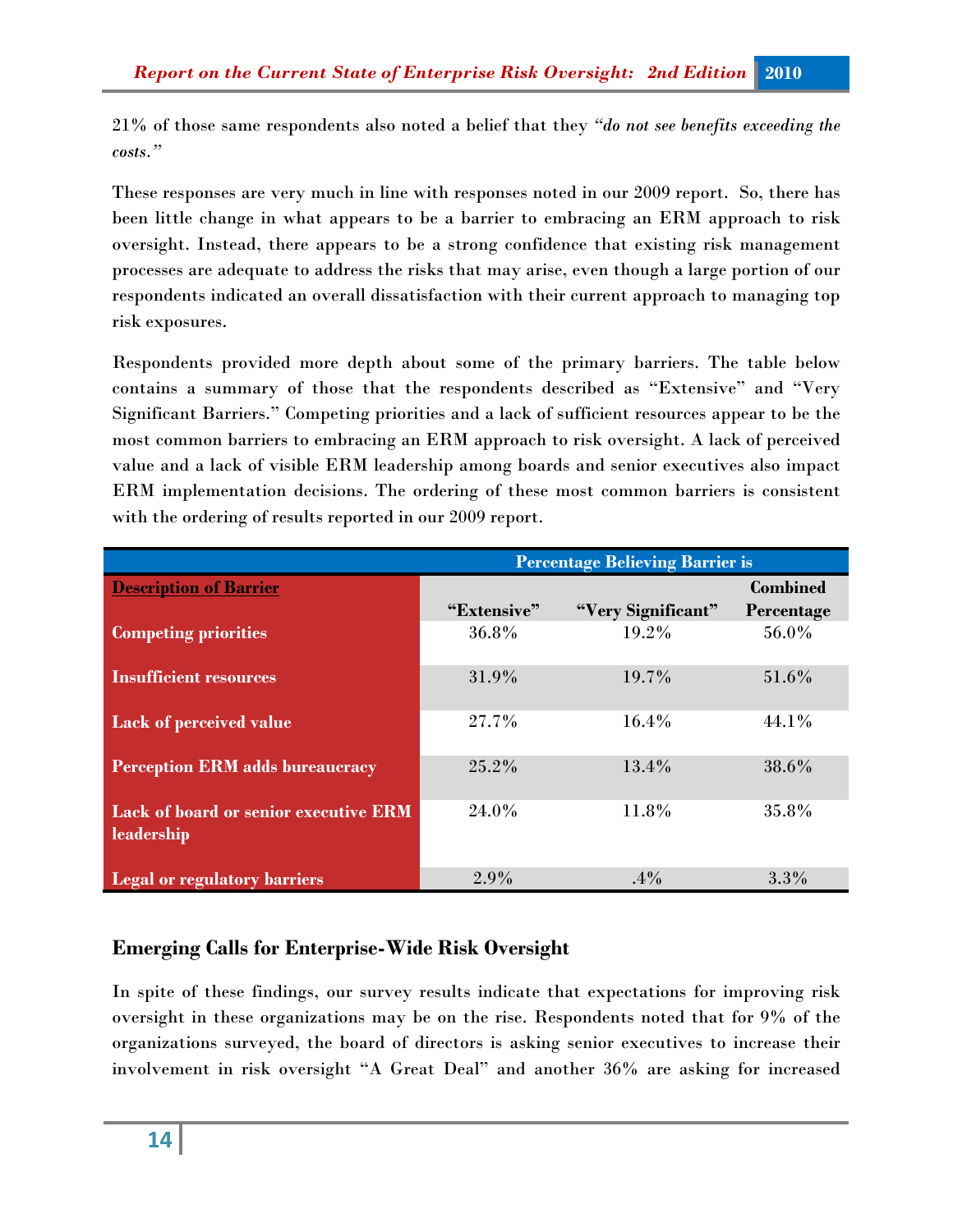oversight "Extensively." About 27% indicated "Moderate" board interest in increasing senior executive risk oversight.

These expectations are possibly being prompted by increasing external pressures now being placed on boards. In general, boards and audit committees are now beginning to challenge senior executives about existing approaches to risk oversight and they are demanding more information about the organization's top risk exposures.

*Much of the board's risk oversight is channeled through the audit committee.* 

Much of the board's interest in strengthening risk oversight is being channeled through the audit committee. For respondents in organizations that have an audit committee function in place, 14% of the audit committees are asking executives to increase their risk oversight "A Great Deal" and an additional 44% are asking for increased oversight "Extensively." Another 26% of respondents at organizations with existing audit

committees are experiencing "Moderate" levels of requests from their audit committees for increases in senior management oversight of risks.

Collectively, these results suggest that 72% of the full boards and 84% of audit committees are making "Moderate" to "Extensive" to "A Great Deal" of requests for more senior management involvement in risk oversight. These trends are slightly lower, but generally consistent with, what we reported in our 2009 report where 75% of the full board and 92% of the audit committees were making similar requests.

In addition, and perhaps due to the board and audit committee's interest in strengthened risk oversight, the chief executive officer (CEO) is also calling for increased senior executive involvement in risk oversight. Almost half (43%) of the respondents indicated that the CEO has asked "Extensively" or "A Great Deal" for increased management involvement in risk oversight, which is consistent with what we saw in our 2009 report. An additional, 29% of our respondents indicated that the CEO has expressed "Moderate" levels of requests for increased senior management oversight of risks.

Internal audit also appears to be placing additional expectations on executives regarding risk oversight. For those entities with an internal audit function, 86% of the respondents indicated that internal audit is making "Moderate" to "Extensive" to "A Great Deal" of requests for more senior management involvement in risk oversight, as compared to 82.6% reported in our 2009 report. Thus, pressures on senior executives to strengthen risk oversight continue to be present among the organizations represented by our survey.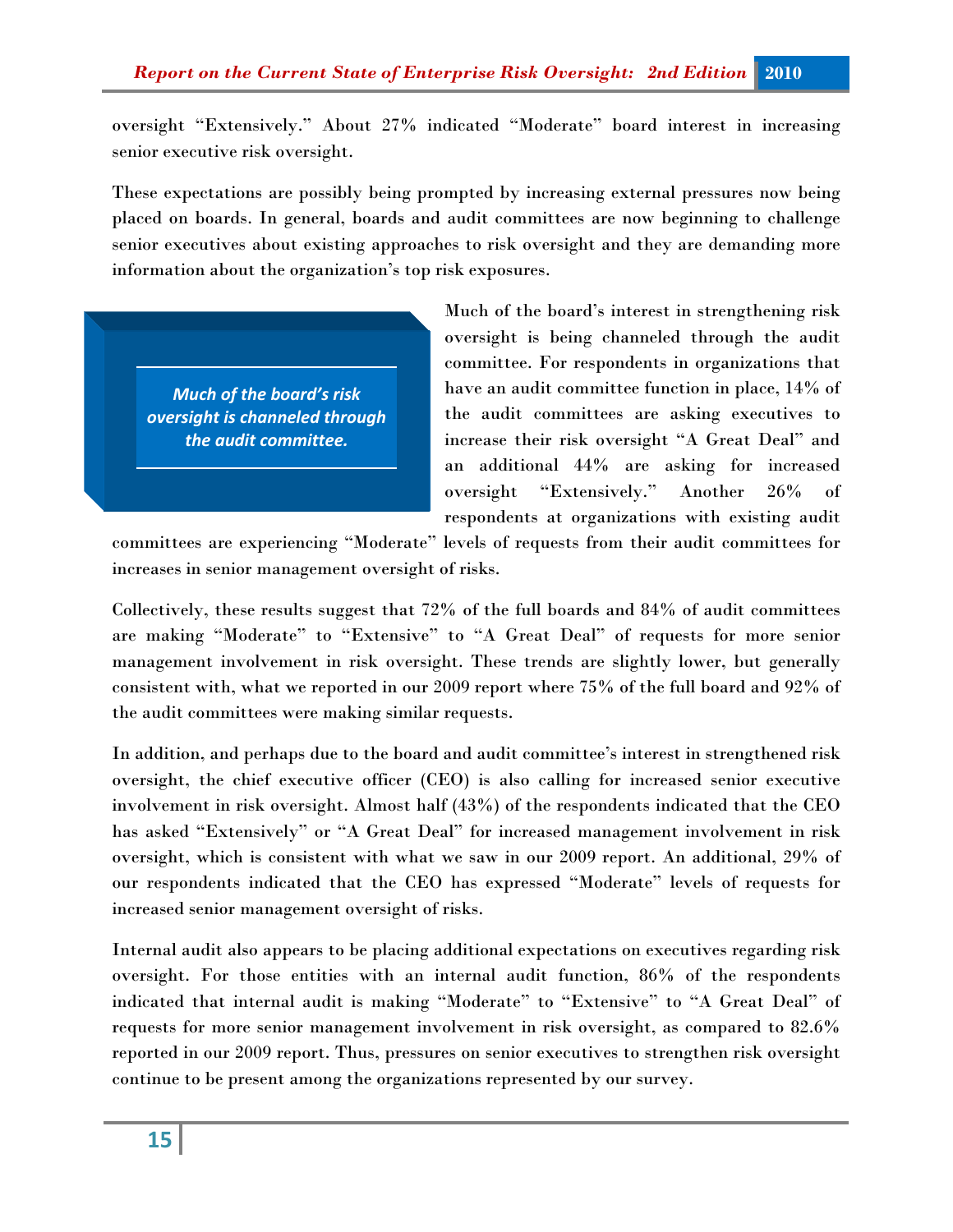|                                                                                                               |            | <b>Percentages</b> |                   |
|---------------------------------------------------------------------------------------------------------------|------------|--------------------|-------------------|
| <b>Extent of Requests for Increased Senior Executive</b><br><b>Involvement in Risk Oversight Coming from:</b> | "Moderate" | "Extensive"        | "A Great<br>Deal" |
| <b>Boards of Directors</b>                                                                                    | 27%        | $36\%$             | 9%                |
| <b>Audit Committee</b>                                                                                        | 26%        | $44\%$             | 14%               |
| <b>Chief Executive Officer</b>                                                                                | 29%        | 38%                | $5\%$             |
| <b>Internal Audit</b>                                                                                         | 31%        | $47\%$             | 8%                |

We also asked respondents to describe to what extent external factors (e.g., investors, rating agencies, emerging best practices) are creating pressure on senior executives to provide more information about risks affecting their organizations. While a small percentage (7%) of respondents described "A Great Deal" of external pressure, an additional 27% indicated that external pressures were "Extensive" and another 31% described that pressure as "Moderate." Thus, on a combined basis almost two-thirds of our respondents believe the external pressure to be more transparent about their risk exposures is "Moderate" to "A Great Deal." This is virtually the same finding as that reported in our 2009 report.

In addition to board engagement in strengthening enterprise-wide risk oversight, several other factors are prompting senior executives to consider changes in how they identify, measure, assess, and manage risks. First, a desire to better manage unexpected risk events affecting their organizations is providing the strongest incentive for senior executives to focus on risk management activities. Respondents in 27% of the organizations rated that factor as "Extensive" while another 5% rated that as "A Great Deal." Additionally, the question of whether an ERM approach to risk management is becoming an expected "best practice" was rated as "Extensive" for 24% of the respondents while 3% rated that as "A Great Deal." Observing unanticipated risk events affecting competitors was noted as "Extensive" by 13% and as "A Great Deal" by 2% of respondents. While these incentives exist, our respondents apparently do not sense that these incentives are unduly strong or convincing, given that less than a third of the respondents suggest any of these incentives are "Extensive" or "A Great Deal." These findings are consistent with our findings in the 2009 report.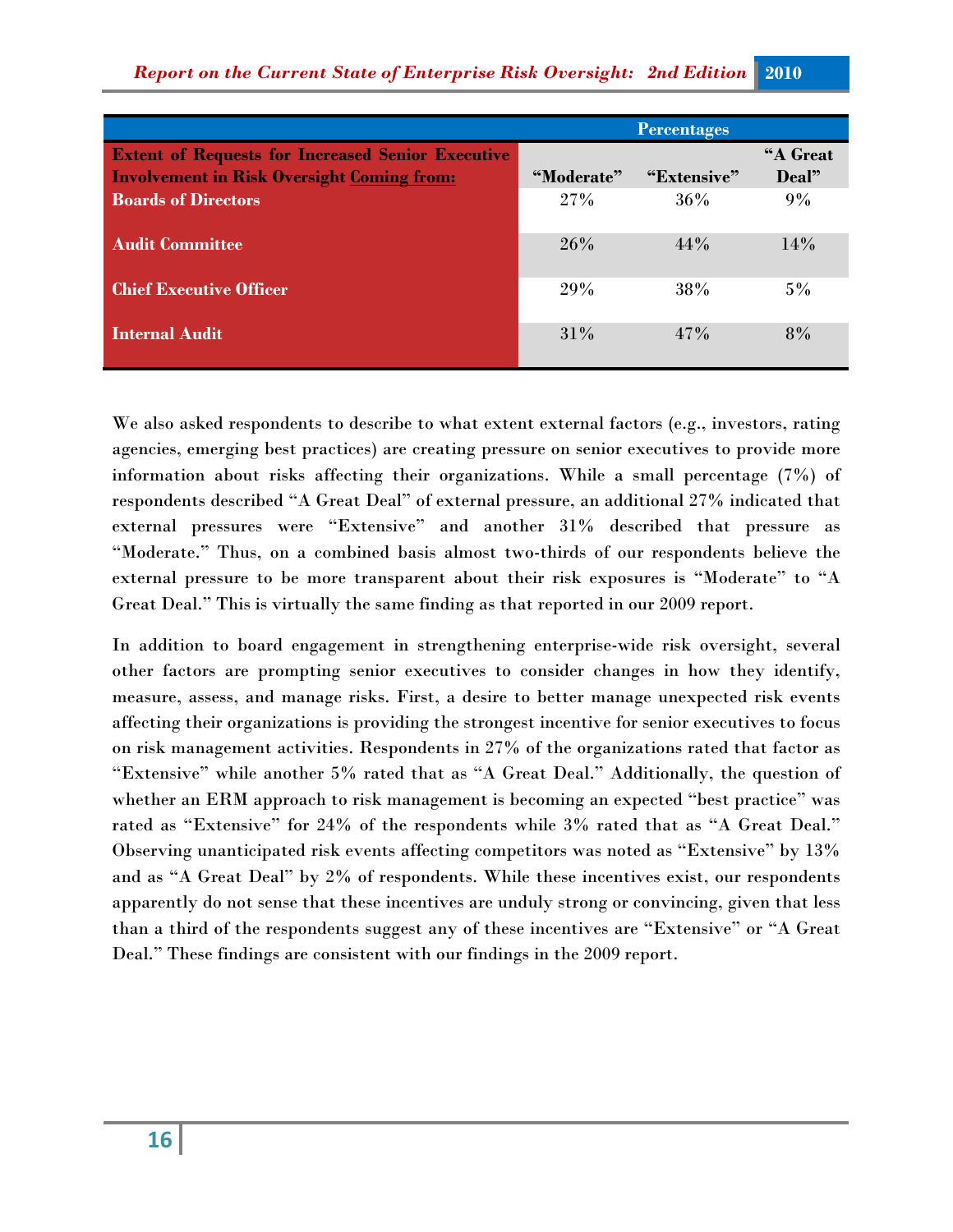|                                                                                                   |             | <b>Percentages</b> |                 |
|---------------------------------------------------------------------------------------------------|-------------|--------------------|-----------------|
| <b>Incentives for Senior Executives to Increase</b><br><b>Focus on Risk Management Activities</b> | "Extensive" | "A Great<br>Deal"  | <b>Combined</b> |
| Unanticipated risk events that have affected<br>organization                                      | 27%         | $5\%$              | 32%             |
| <b>Expectation that ERM is "Best Practice"</b>                                                    | 24%         | 3%                 | $27\%$          |
| Unanticipated risk events affecting competitors                                                   | 13%         | $2\%$              | 15%             |

We find the lack of any notable shift from 2009 to 2010 in factors driving senior management focus on strengthening risk oversight to be intriguing, given the current dialogue and focus on calls coming from groups such as the SEC, Federal Reserve, NACD, COSO, and Congress for greater board and executive risk oversight. It will be interesting to monitor future developments in risk oversight practices in light of emerging expectations for improved risk management in organizations today.

## **Risk Oversight Leadership**

Despite strong interest in improving senior executive leadership in risk oversight, very few organizations (23%) have created a chief risk officer (CRO) position to lead and coordinate the organization's risk oversight processes. This is somewhat higher than the 17.8% of respondents in our 2009 report who indicated their organization has a CRO position. For the minority of firms with a chief risk officer position, the individual to whom the CRO most often reports is the CEO or President (55% of the instances). Interestingly, for 24% of the organizations with a CRO position, the individual reports directly to the board of directors or its audit committee. These lines of reporting are similar to what we noted in our 2009 report.

> *There has been a slight increase in the percentage of organizations creating a chief risk officer or equivalent position.*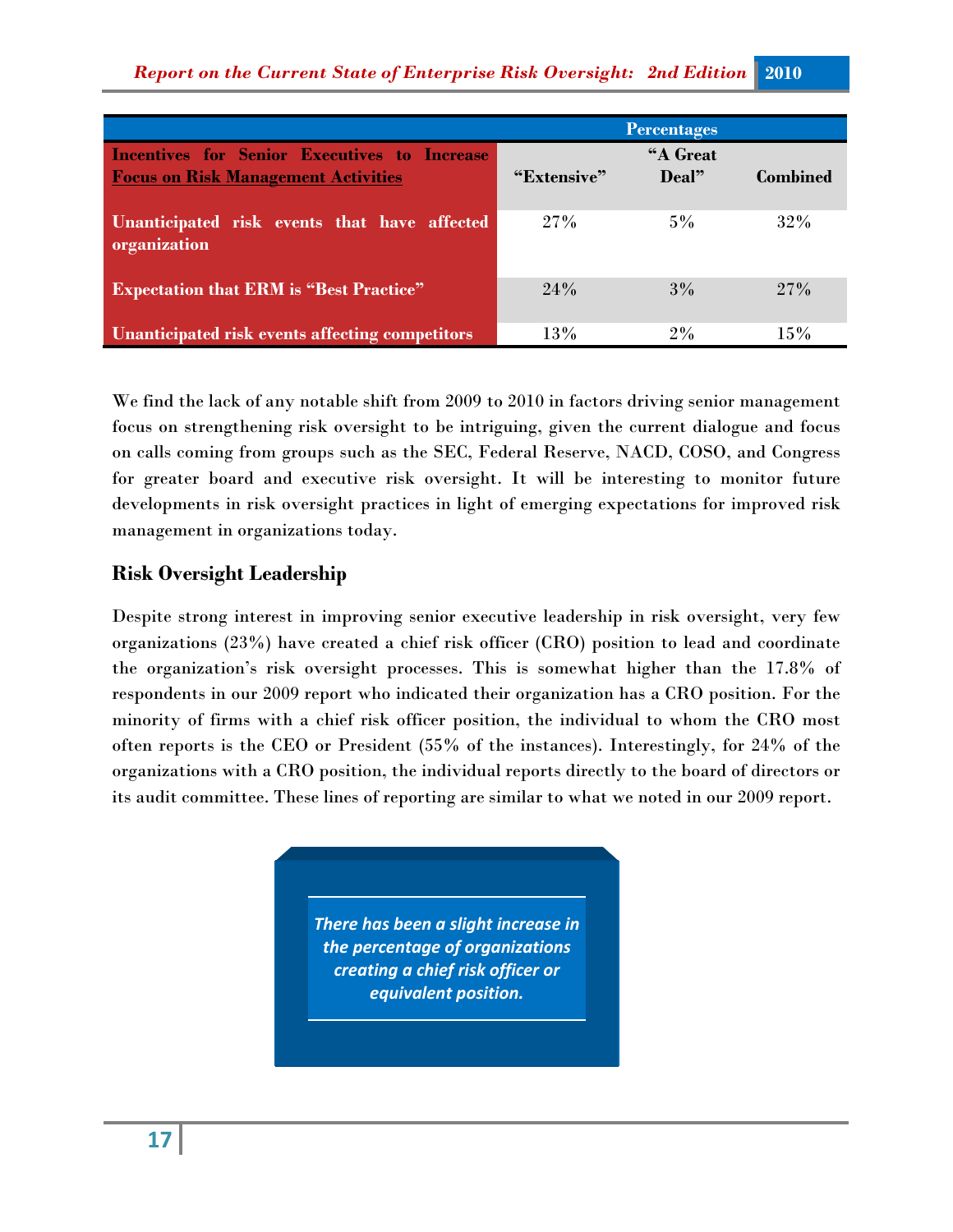| <b>Highest Level of Required Reporting by</b><br>Chief Risk Officer is to the | <b>Percentage Among</b><br><b>Organizations with CROs</b> |
|-------------------------------------------------------------------------------|-----------------------------------------------------------|
| <b>Board of Directors or Audit Committee</b>                                  | 24%                                                       |
| <b>Chief Executive Officer or President</b>                                   | $55\%$                                                    |
| <b>Chief Financial Officer</b>                                                | 19%                                                       |
| <b>Chief Operating Officer</b>                                                | $5\%$                                                     |
| <b>Other Management Positions</b>                                             | 5%                                                        |

Some organizations choose to coordinate risk oversight using a management committee structure, rather than appointing a chief risk officer. We found that 30% of the organizations have an internal risk committee (or equivalent) that formally discusses enterprise level risks. This is up from the 22% we reported in 2009.

Thus, when combining the 23% of organizations with a chief risk officer position with the 30% of organizations with a risk committee, about half of the organizations represented by our survey have formally designated an individual or executive committee with explicit responsibility for overseeing enterprise-wide risks.

For the relatively few organizations with a formal executive risk oversight committee, those committees met most often (41% of the time) on a quarterly basis, with an additional 27% of the risk committees meeting monthly. The officer most likely to serve on the executive risk committee is the chief financial officer (CFO) who serves on 85% of the risk committees that exist among organizations represented in our survey. The CEO/President serves on 71% of the risk committees while the chief operating officer serves on 45% of the risk committees. In about a third of the organizations surveyed, the general counsel, chief risk officer, and/or the internal audit officer also sit on the risk committee.

# **Board of Director Involvement in Enterprise Risk Oversight**

Many regulators are now calling for meaningful improvements in board-level risk oversight, especially as it relates to strategic risk management. In fact, the SEC's new proxy disclosure rules focus explicitly on the need for greater disclosure about the board's role in risk oversight. Specifically, effective February 28, 2010, public companies will have to provide information in proxy statements that discusses how the company perceives the role of its board and the relationship of the board and senior management in managing the material risks facing the company. The SEC rules suggest that companies may want to address whether individuals who supervise the day-to-day risk management responsibilities report directly to the board as a whole or to a board committee and/or how the board or committee receives information from such individuals. In addition, legislation has been proposed in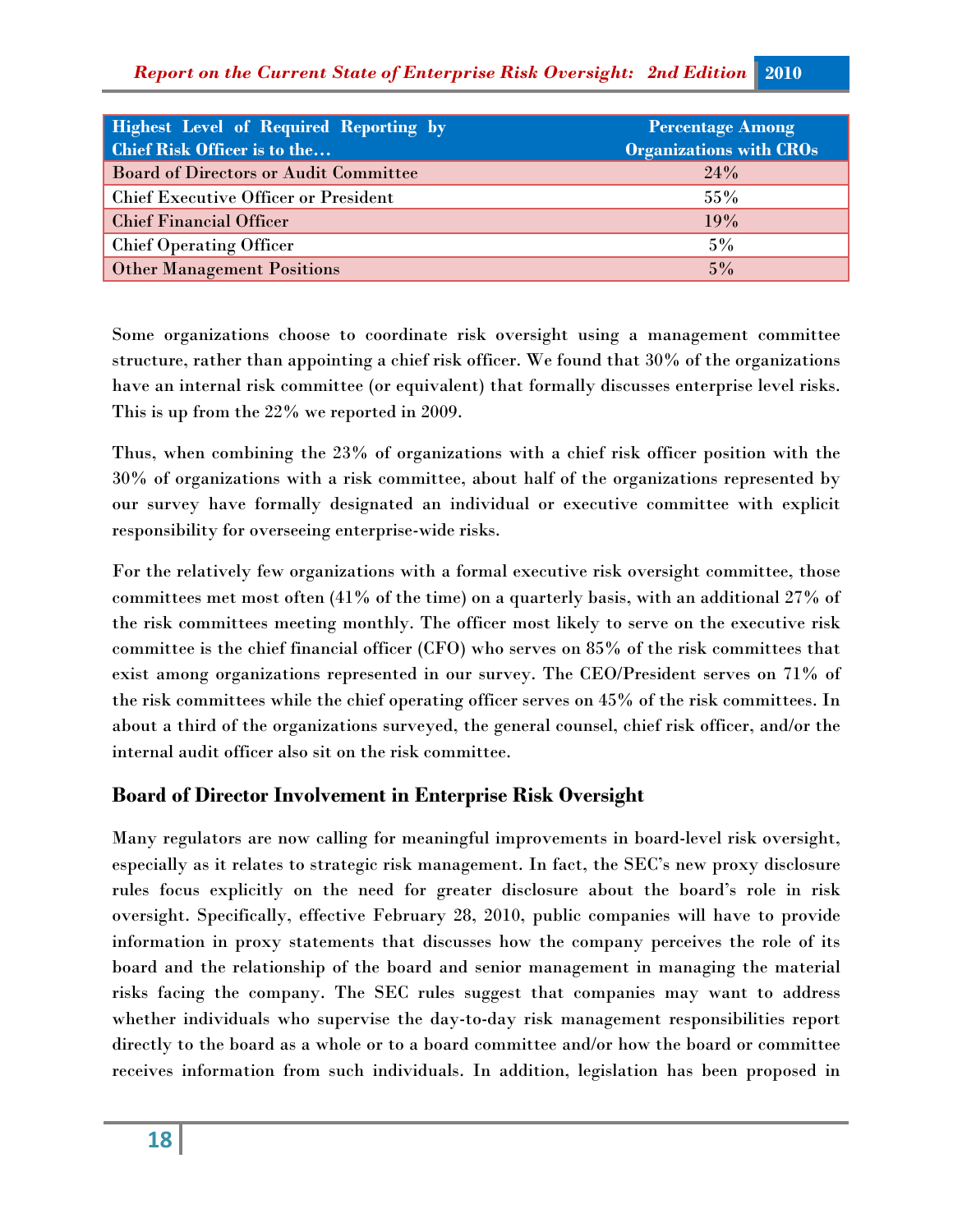Congress that would require public company boards to create separate risk committees. So, the debate concerning how boards should delegate responsibilities, if at all, continues.

To shed some insight into current practices, we asked respondents to provide information about how their organization's board of directors has delegated risk oversight to board level committees. We found that only 33% of the respondents indicated that their boards have formally assigned risk oversight responsibility to a board committee. The vast majority of our respondents indicate that such delegation has not been formalized by their boards.

For those boards that have assigned formal risk oversight to a committee, most (65%) are assigning that task to the audit committee, which is somewhat higher than the 55% of boards assigning risk oversight to the audit committee noted in our 2009 report. Others are assigning risk oversight to the board's Executive Committee (17%) or to separate Risk Committees (15%). Only a small number (9%) of boards are assigning risk oversight to the Corporate Governance Committee. Of those boards that are delegating risk oversight formally to a committee, 52% have delineated explicit responsibilities for risk oversight in the respective committee's charter.

We asked respondents to describe the types of risks formally monitored at the assigned committee level by having respondents indicate which of the following categories of risk are monitored by the committee: Strategic Risks, Financial Risks, Operational Risks, and/or Compliance Risks. Of those organizations that formally assign risk oversight responsibilities

to the audit committee, respondents noted that the audit committee was monitoring Financial Risks only in 13% of the cases. Most audit committees with formal risk oversight (51%) also track either Compliance and/or Operational Risks. Interestingly, we found that an additional 36% of the respondents at organizations where the audit committee is responsible for formally overseeing risks indicated that those audit committees are formally tracking *all* types of risks, including Strategic Risks. This is notably higher than

*While boards often delegate risk oversight to the audit committee, only a third of those audit committees focus on all types of risks, including strategic risks.* 

what we reported in our 2009 report of 17.9% of audit committees formally tracking all types of risk. Thus, we are seeing a greater percentage of audit committees formally overseeing all types of risks affecting an enterprise than what we observed in 2009; however, a majority of audit committees charged with risk oversight still do not appear to focus on all types of risks, with strategic risks the common omission.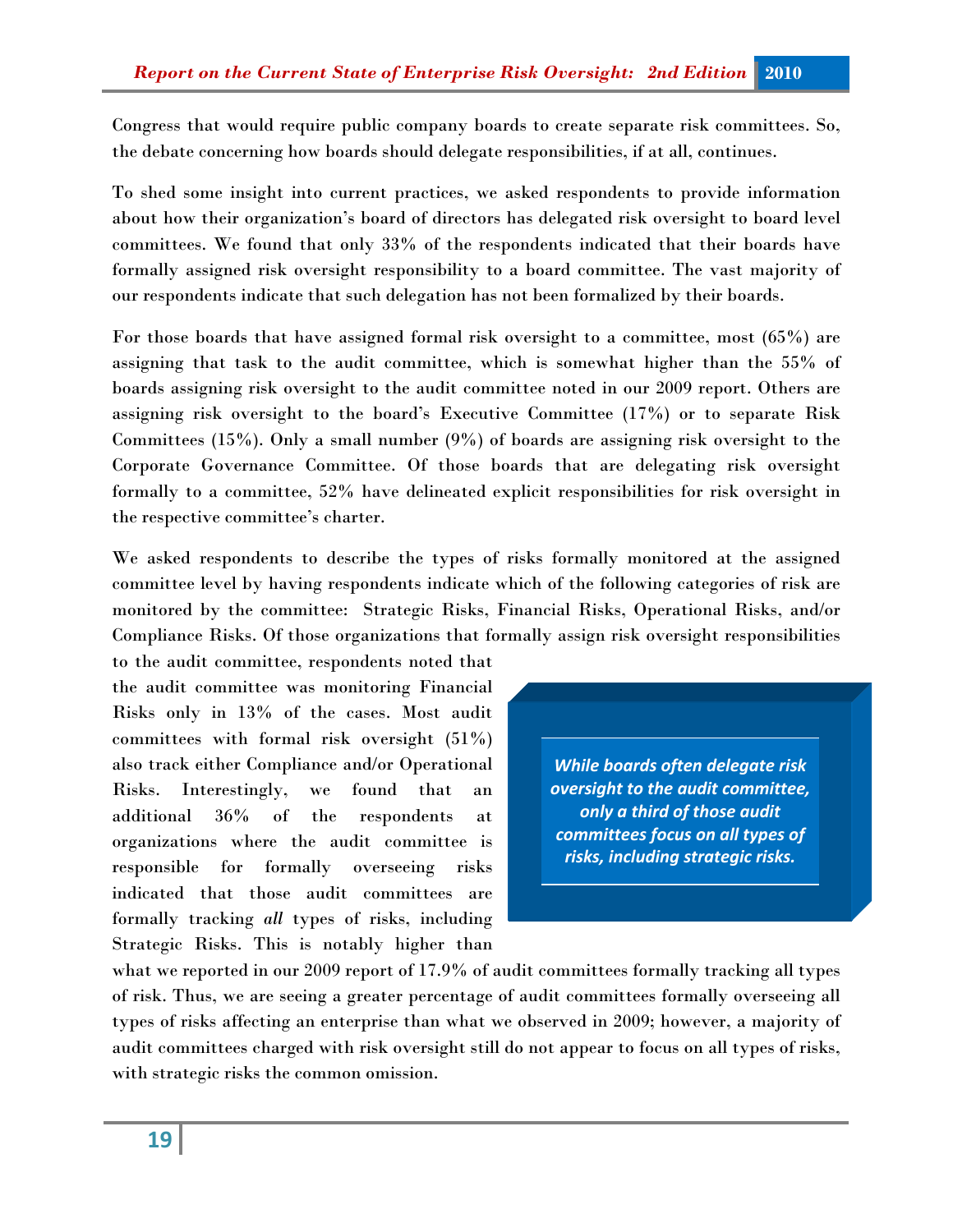| <b>Nature of Risks Monitored by Audit Committees</b>                                          | <b>Percentage of Audit Committees</b><br><b>Overseeing These Risks</b> |
|-----------------------------------------------------------------------------------------------|------------------------------------------------------------------------|
| <b>Financial Risks only</b>                                                                   | 13%                                                                    |
| Operational and Compliance Risks in addition to<br><b>Financial Risks</b>                     | $51\%$                                                                 |
| All Entity Risks, including Strategic, Operational,<br><b>Compliance, and Financial Risks</b> | $36\%$                                                                 |

Interestingly, while only 17% of the organizations have formally designated risk oversight to the Executive Committee, the focus on Strategic Risks or all entity risks was explicitly noted for 80% of those Executive Committees. For those 15% of organizations that formally delegate risk oversight to a Risk Committee, their focus appears to include all types of risks, including strategic risks for a majority of those committees (55%). The remaining Risk Committees focus only on Operational or Compliance risks or narrower risk silos, such as IT risks or medical risks. Thus, while there may be a growing desire for enterprise-wide risk oversight at the board level, there are substantial differences in focus when the board formally delegates risk oversight to one of its existing committees. Audit Committees tend to focus mostly on Financial Risks, Compliance Risks, or Operational Risks. Strategic Risks are most likely monitored by either Risk Committees or Executive Committees.

In light of these formal committee assignments for oversight of the enterprise's risk management processes, we wanted to determine to what extent the full board reviews and discusses in a specific meeting the top risk exposures facing the organizations. Surprisingly, less than half (48.6%) of those responding indicate that the full board has those discussions on a formal basis. In a separate question, we asked about the extent that the board formally discusses the top risk exposures facing the organization when the board discusses the organization's strategic plan. We found that 10% of the boards do not discuss top risk exposures at all when discussing the organization's strategy, while another 51% only discuss top risk exposures "Minimally" or "Moderately." Only 39% indicated those discussions about top risk exposures in the context of strategic planning are "Extensive" or "A Great Deal."

|                                 | <b>Not at All</b> | <b>Minimally</b> | <b>Moderately</b> | <b>Extensively</b> | <b>A Great Deal</b> |
|---------------------------------|-------------------|------------------|-------------------|--------------------|---------------------|
| To what extent are the top risk |                   |                  |                   |                    |                     |
| exposures facing the            | 10%               | 25%              | 26%               | 28%                | $11\%$              |
| organization formally discussed |                   |                  |                   |                    |                     |
| when the board discusses the    |                   |                  |                   |                    |                     |
| organization's strategic plan?  |                   |                  |                   |                    |                     |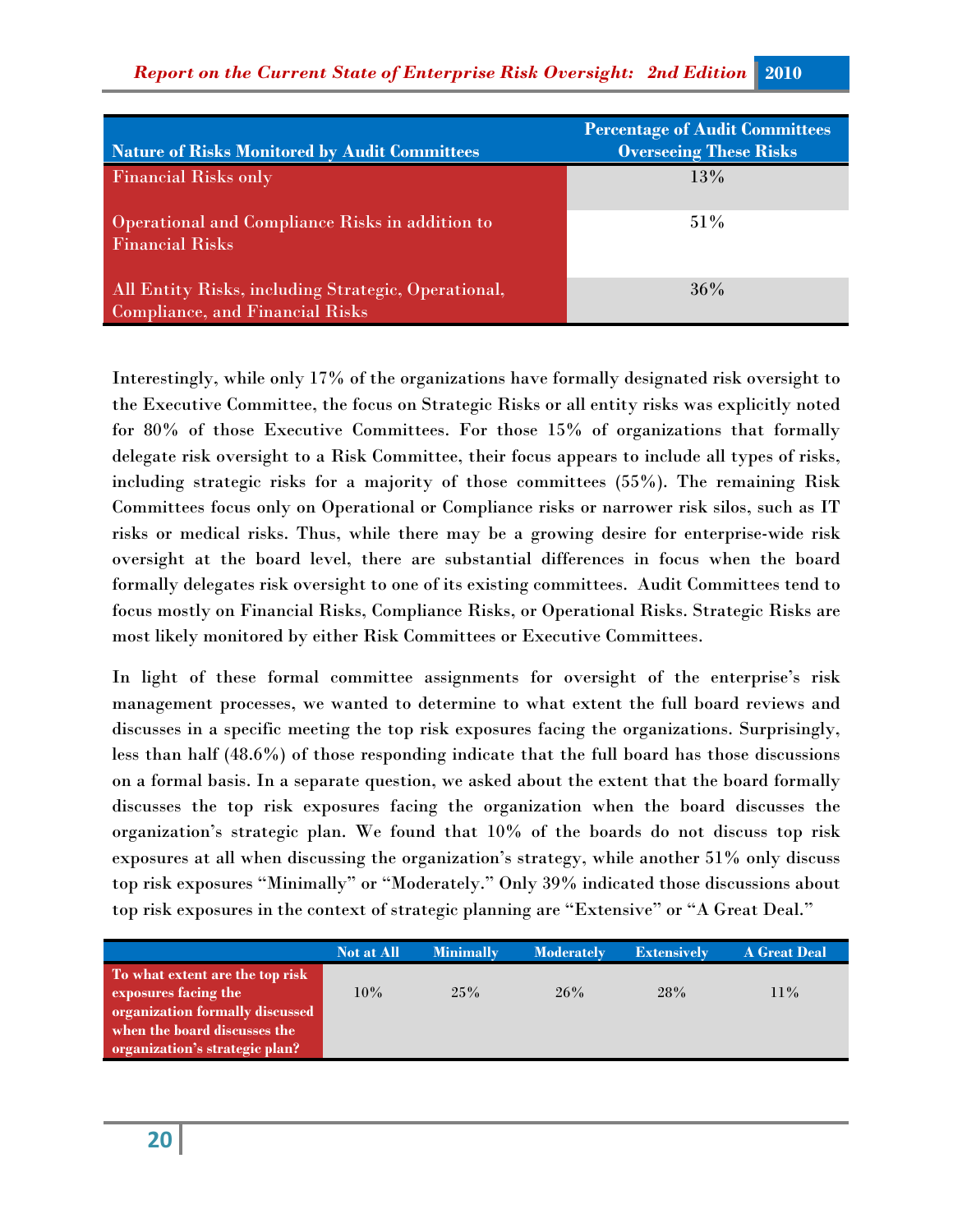## **Impact of Risk Oversight on Strategic Planning and Execution**

The current economic crisis has highlighted the increasing importance of more explicit focus on the interrelationship of risk taking and strategy execution. We asked several questions to obtain information about the intersection of risk management and strategy in the organizations we surveyed.

We found that 53% of organizations in our survey currently do no formal assessments of strategic, market, or industry risks and over fifty percent (51%) noted that they do not maintain any risk inventories on a formal basis. Thus, just over half have no processes for

*A majority of organizations surveyed do no formal assessments of strategic, market, or industry risks and they do not maintain any risk inventories on a formal basis.* 

assessing strategic risks. Seventy-one percent noted that they do not have a standardized process or template for identifying and assessing risks. These results are consistent with what we found in the 2009 report.

Of those that do attempt to assess strategic risks, most do so in a predominantly qualitative (25%) manner or using a blend of qualitative and quantitative assessment tools (22%). Similarly, 52% of those surveyed also fail to conduct any formal assessments of operational/supply chain

related risks and 50% fail to formally assess reputational and political risks. If they do identify and maintain risk inventories, just under half (48%) have no regular process to update its understanding of key risk exposures.

The risk areas with greater frequencies of formal assessment appear to be those related to financing/investing/financial reporting risks, information technology risks, and legal/regulatory risks. For financing/investing/financial reporting risks, 63% of respondents indicated that they do some form of assessment, with 34% indicating that their assessments of those risks are mostly quantitative. While the percentages of respondents who formally assess information technology risks and legal/regulatory risks are much higher than the percentage of respondents assessing strategic, operational/supply chain, and reputational/political risks, the assessments of the latter risks tend to be mostly qualitative assessments, not quantitative assessments. This is what we found in our 2009 report as well.

Even though the majority of organizations appear to be fairly unstructured, casual, and somewhat *ad hoc* in how they identify, assess, and monitor key risk exposures, responses to several questions indicate a high level of confidence that risks are being strategically managed in an effective manner. We asked several questions to gain a sense for how risk exposures are integrated into an organization's strategic planning and execution. About 43%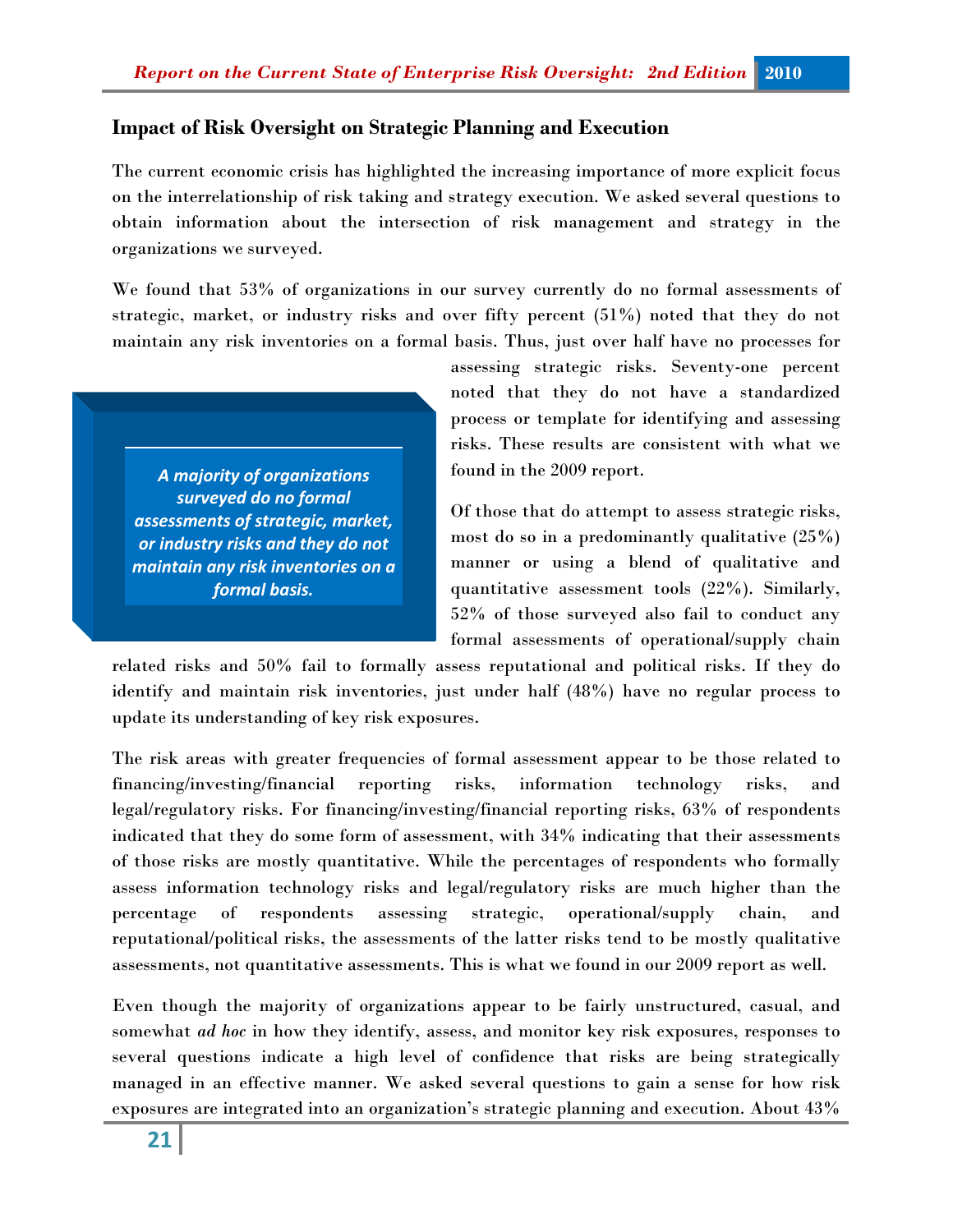of our respondents believe that existing risk exposures are considered "Extensively" or "A Great Deal" when evaluating possible new strategic initiatives. About a quarter of the respondents believe that their organization has articulated its appetite for or tolerance of risks in the context of strategic planning "Extensively" or "A Great Deal." And, 30% of the respondents indicate that risk exposures are considered "Extensively" or "A Great Deal" when making capital allocations to functional units.

|                                                                                                                | <b>Percentages</b> |       |                 |  |
|----------------------------------------------------------------------------------------------------------------|--------------------|-------|-----------------|--|
| <b>Extent that</b>                                                                                             | "A Great           |       |                 |  |
|                                                                                                                | "Extensively"      | Deal" | <b>Combined</b> |  |
| Existing risk exposures are considered when<br>evaluating possible new strategic initiatives                   | 35%                | 8%    | 43%             |  |
| Organization has articulated its appetite for or<br>tolerance of risks in the context of strategic<br>planning | 21%                | $5\%$ | 27%             |  |
| Risk exposures are considered when making<br>capital allocations to functional units                           | 26%                | $4\%$ | 30%             |  |

What is uncertain is how respondents arrive at that level of confidence when a majority of their organizations fail to maintain any risk inventories on a formal basis, almost half do no formal assessments of risks, including strategic risks, and very few (15.5%) provide any guidance on how business unit leaders should assess risk probabilities or impact.

## **Linkage of Risk Oversight and Compensation**

The linkage between executive compensation and risk oversight is also receiving more attention. In fact, the SEC's newly issued proxy disclosure rules require public companies to provide information about the relation between compensation policies and risk management and risk-taking incentives that can affect the company's risks, if those compensation policies and practices create risks that are reasonably likely to have a material adverse effect on the company. Shareholder activism and negative media attention are also creating more pressure for boards of directors to consider how existing compensation arrangements might contribute to excessive risk-taking on the part of management.

Emerging best practices are identifying ways in which boards can more explicitly embed risk oversight into management compensation structures. Ultimately, the goal is to link risk management capabilities to individual performance assessments so that the relationship between risk and return is more explicit. For enterprise-wide risk oversight to be sustainable for the long term, members of the management team must be incented to embrace this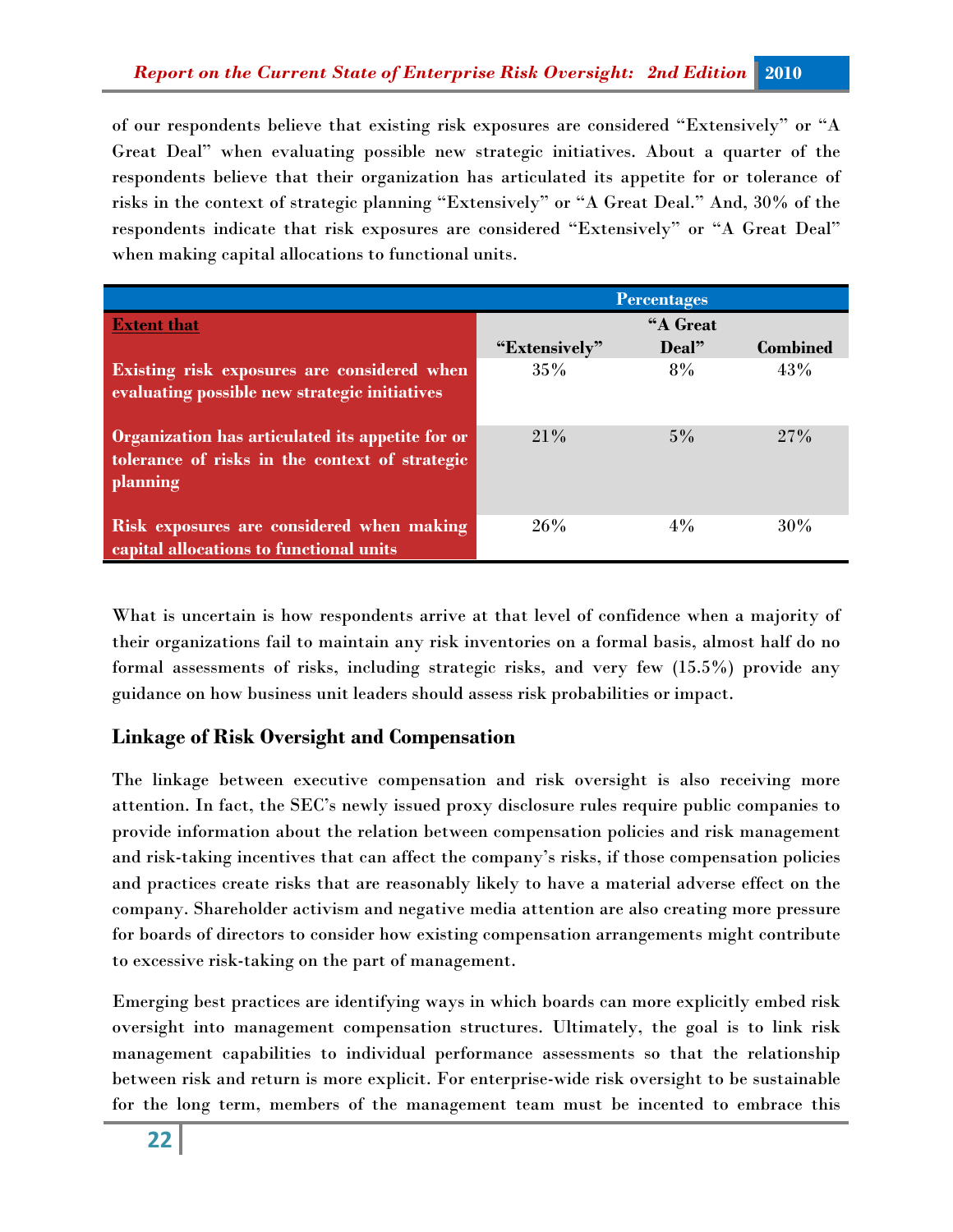holistic approach to risk oversight. These incentives should be designed to encourage proactive management of risks under their areas of responsibility as well as to enhance timely and transparent sharing of risk knowledge.

We asked respondents about the extent to which risk management activities are an explicit component of determining management performance compensation. We found that in 32% of the organizations surveyed, risk management is "Not at All" a component of the performance compensation and for another 33% the component is only "Minimally" considered. Thus, in almost two-thirds of the organizations surveyed, the extent that risk management activities are an explicit component in determining management performance compensation is non-existent or minimal. The increasing focus on compensation and risktaking should lead more organizations to consider modifications to their compensation policies and procedures.

#### **Risk Disclosures**

While 63.7% of respondents indicated their belief that the volume and complexity of risks have increased "Extensively" or "A Great Deal" in the past five years and 39% admitted that they have faced a significant operational surprise "Extensively" or "A Great Deal" over that same time frame, the extent of external disclosures about risk events has changed very little. Sixty-five percent of the organizations responding to our survey noted that the nature of the organization's public disclosure of risks in their financial filings have changed "Not at All." Another 4.9% have changed their risk disclosures "Minimally" while 14.4% have made "Moderate" changes. Thus, while organizations admit to being significantly impacted by changes in risk events, very little has been done to change the nature of public disclosures of those risks for key stakeholders.

> *The extent of external disclosures about risk events have changed very little, despite most believing the volume and complexity of risks have changed "Extensively" or "A Great Deal."*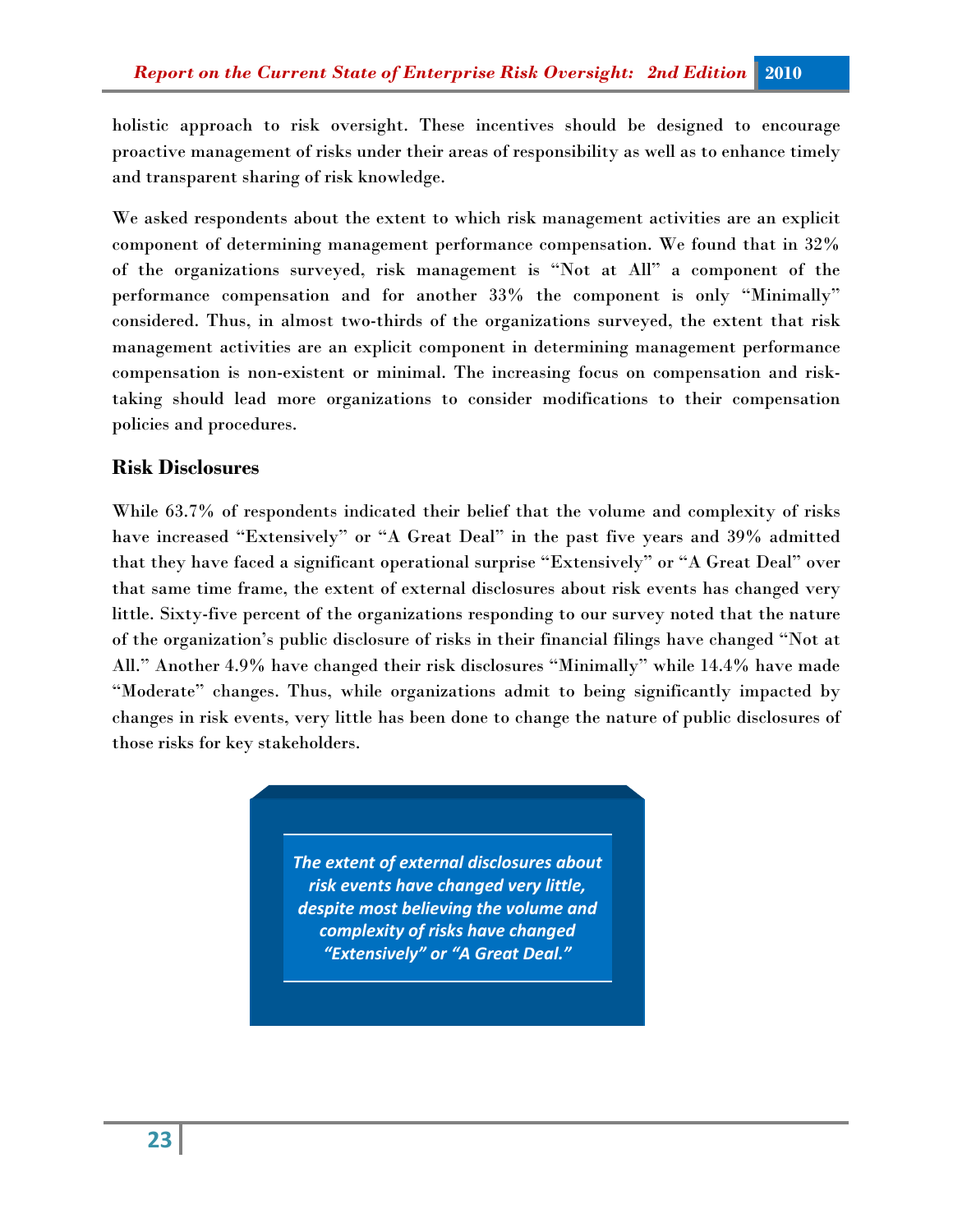#### **Summary**

Despite the growing demand for more effective risk oversight that has emerged from the recent financial crisis, including new SEC disclosure requirements, the level of enterprisewide risk oversight across a wide spectrum of organizations remains fairly immature. Most organizations have still not fully embraced the need for a top-down, enterprise-wide perspective of risk oversight. In some organizations ongoing economic challenges have likely occupied management's attention to ensure the organization's survival through the crisis, with less time focused on efforts to strengthen processes to anticipate emerging strategic risks. In others, however, the need for more robust systematic processes surrounding risk oversight may not yet be recognized by management or the board.

Results from this second survey suggest that the approach to risk oversight in some organizations continues to be *ad hoc* and informal, with little recognized need for strengthened approaches to tracking and monitoring key risk exposures, especially emerging risks related to strategy. The results from the survey suggest there may be an urgent need for some entities to evaluate existing risk management processes in light of perceived increases in the volume and complexity of risks and operational surprises being experienced by management. That, coupled with a self-described aversion to risk, is likely to spawn greater focus on improving existing risk oversight procedures in organizations today.

There are emerging trends that demonstrate that some of the best practices for developing effective board and senior management risk oversight are in place for certain organizations. Boards of directors, especially through their audit committees, are focusing on risk issues. When boards are explicitly focusing on risk issues, they are working with their Audit Committees, Risk Committees, and Executive Committees to tackle the complex challenge of top-down risk oversight. Management is also demonstrating renewed interest in creating a more structured approach to risk oversight. Some are responding by establishing senior executive risk leadership positions in their organizations. When they do, those positions are reporting directly to the top of the organization, either the CEO or directly to the board.

Our report highlights several areas that offer opportunities for improvements in risk oversight and the potential danger of an apparent overconfidence in the effectiveness of less formal or *ad hoc* approaches to risk management. Organizations may need to begin with some basic risk management fundamentals to ensure that senior management is explicitly charged with identifying and assessing key risk exposures and that there is a disciplined, structured process that leads to consistent risk identifications and measurements at the top of the organization. As expectations for more effective enterprise-wide risk oversight continue to unfold, it will be interesting to track changes in risk oversight procedures over time.